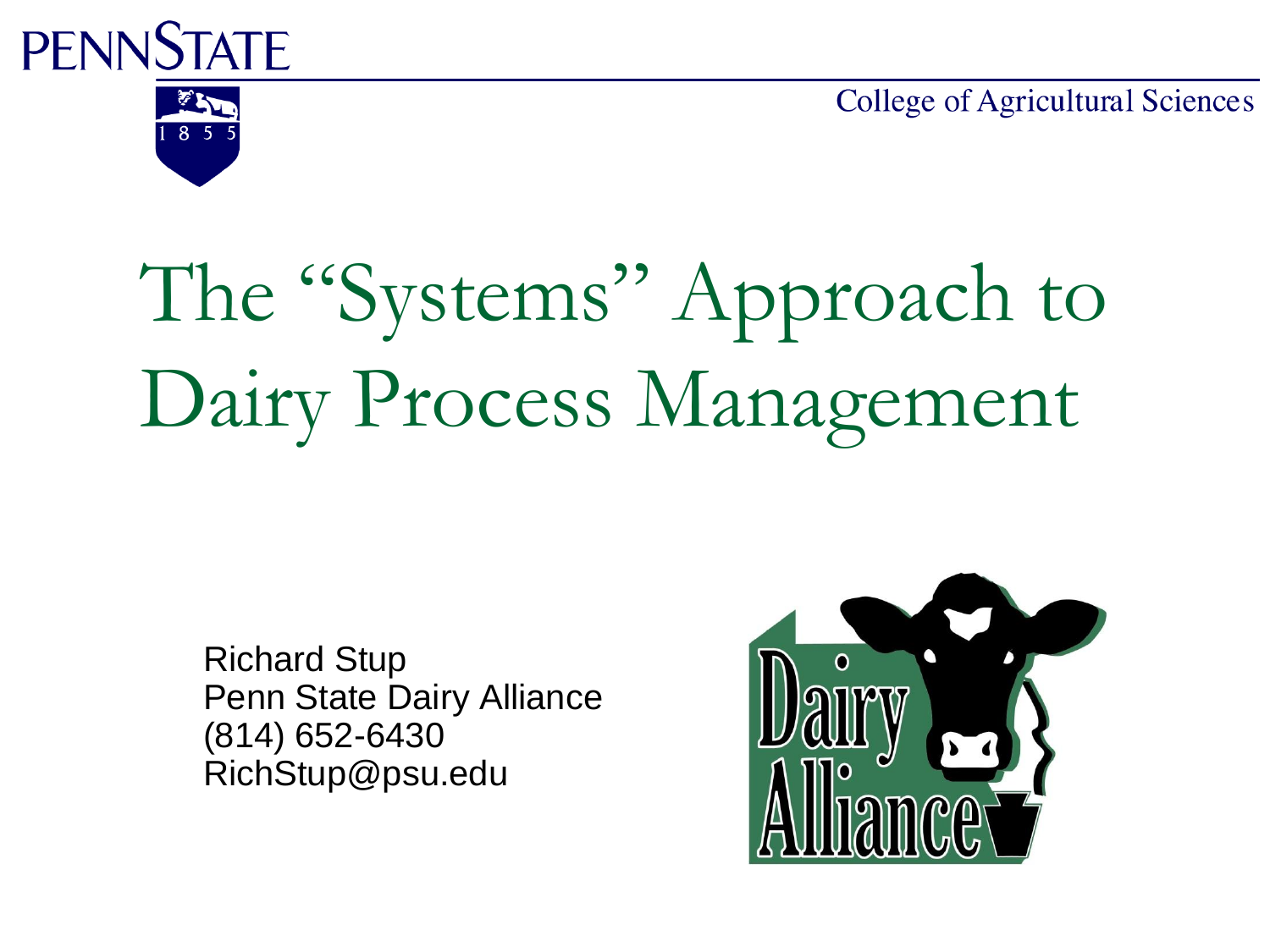#### Performance Factors

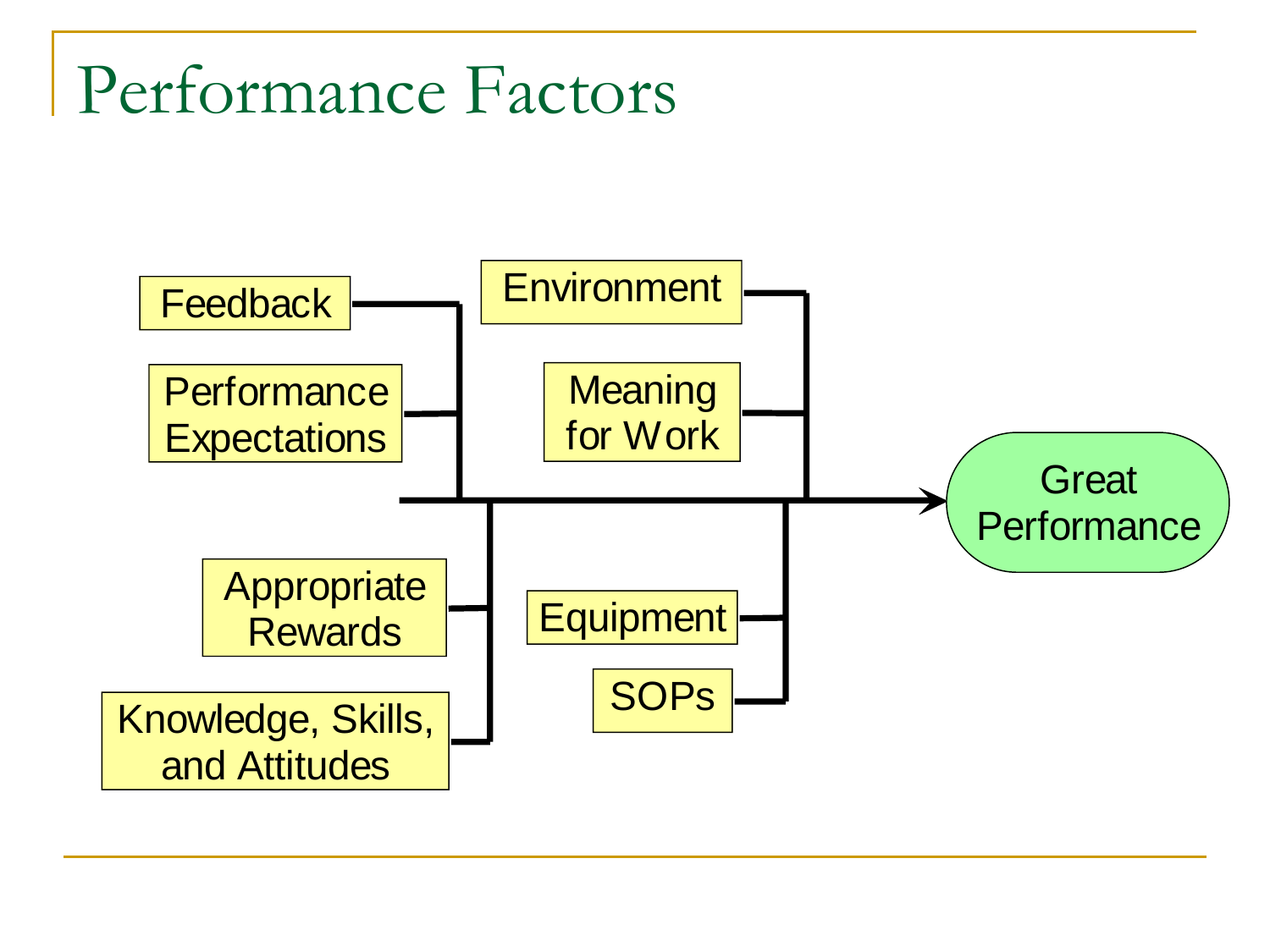# Learning Objectives

- $\triangleright$  Define the two types of variation and how management systems may be used to control special cause variation.
- $\triangleright$  Identify parts of a management system
- $\triangleright$  Develop a monitoring scheme that measures performance (worker and procedure)
- $\triangleright$  Explain why feedback is necessary
- $\triangleright$  Develop a plan to generate buy-in from the dairy's workers, managers, and advisors.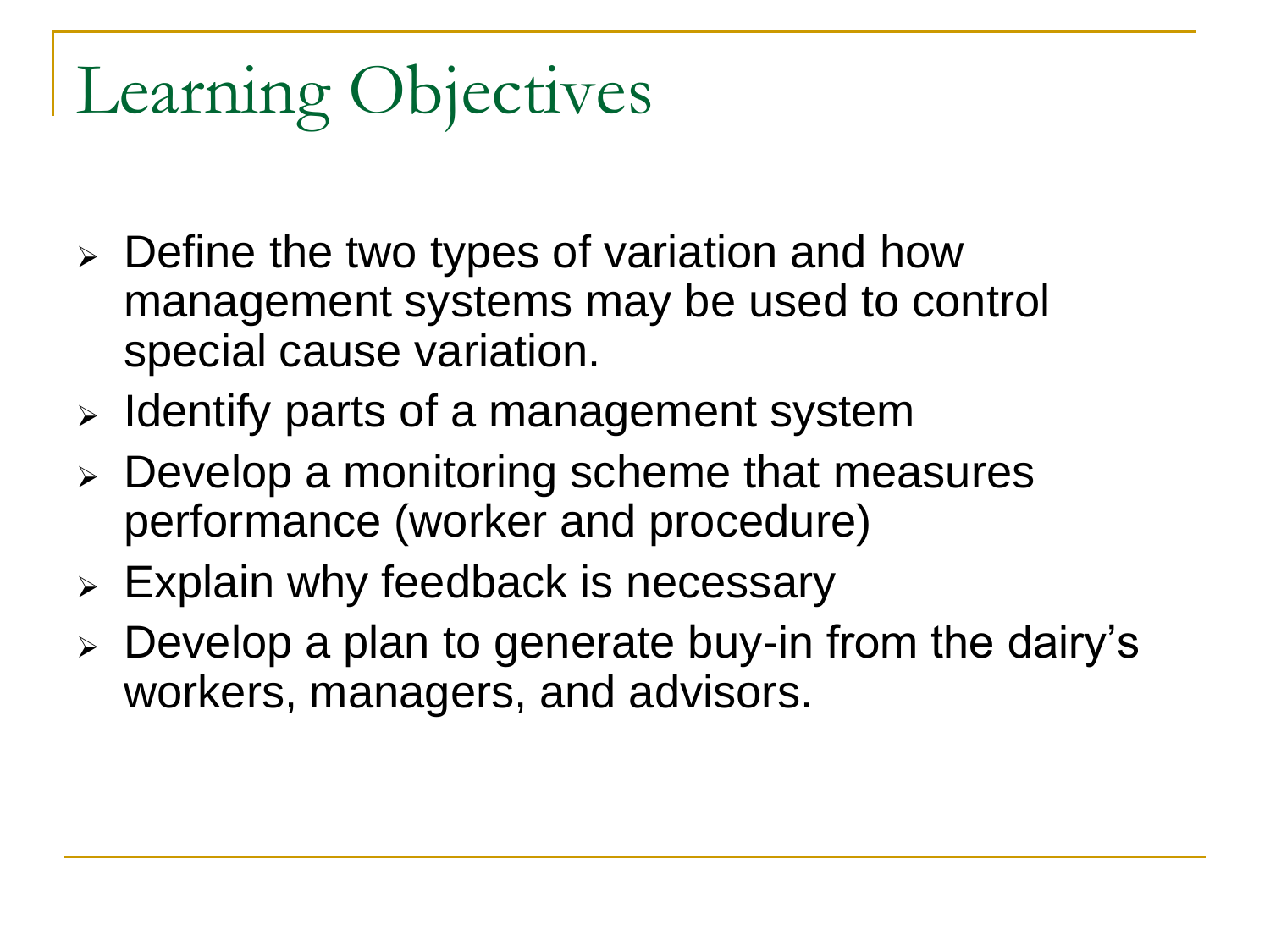

#### Systems, Procedures, Steps, and Variation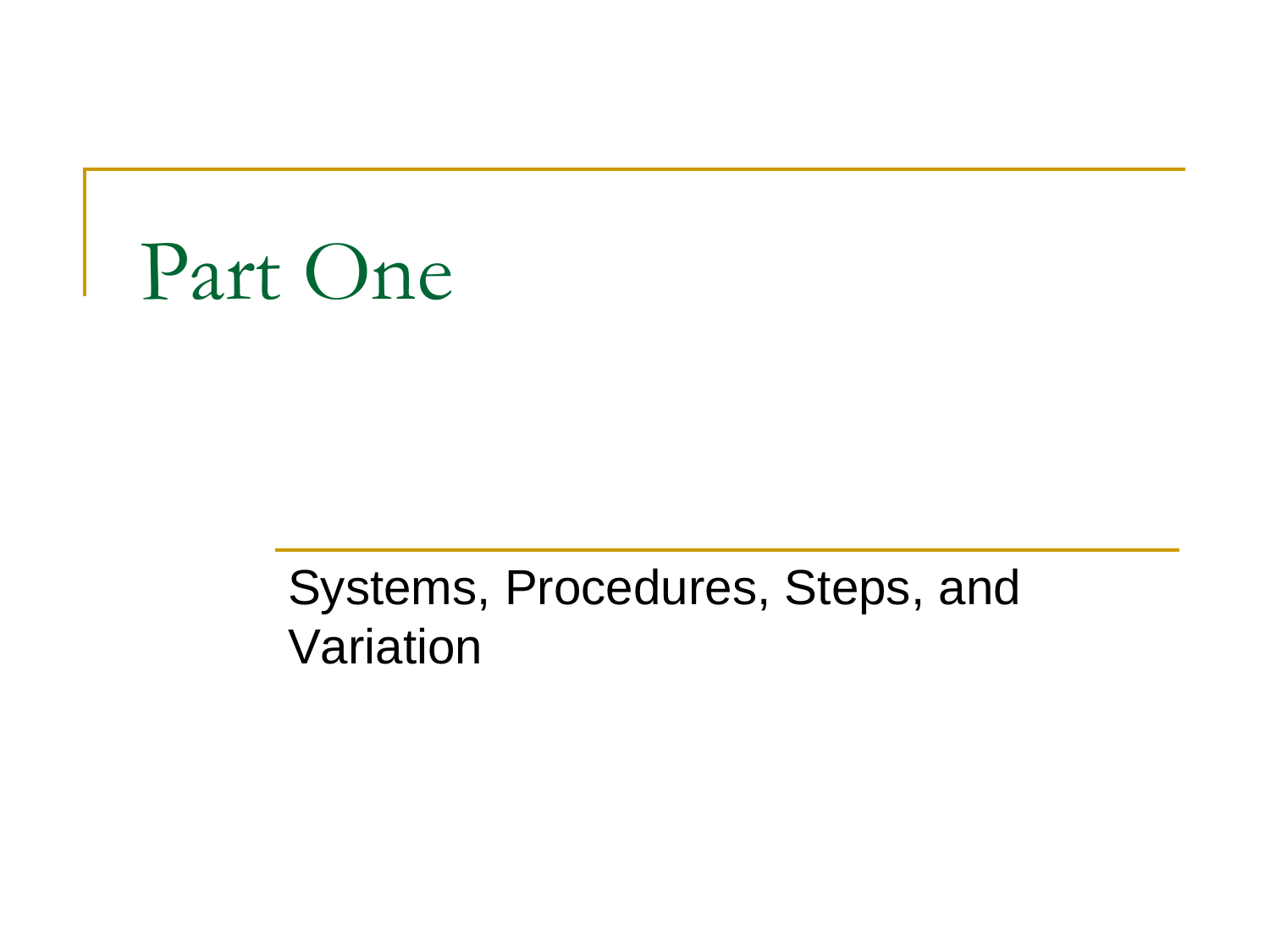

#### Old-fashioned Chocolate Cake Prep Time: 20 min.

Start to Finish: 2 Hrs. 50 min.

- 3/4 cup (1-1/2 sticks) butter or margarine, softened
- 1-2/3 cups sugar
- 3 eggs
- 1 teaspoon vanilla extract
- 2 cups all-purpose flour
- 2/3 cup HERSHEY'S Cocoa
- 1-1/4 teaspoons baking soda
- 1 teaspoon salt
- 1/4 teaspoon baking powder
- 1-1/3 cups water
- 1/2 cup finely crushed hard peppermint candy (optional)
- 1. Heat oven to 350°F. Grease and flour two 9-inch round baking pans or one 13x9x2-inch baking pan.
- 2. In large mixer bowl, combine butter, sugar, eggs and vanilla; beat on high speed of electric mixer 3 minutes. Stir together flour, cocoa, baking soda, salt and baking powder; add alternately with water to butter mixture, beating until blended. Add candy, if desired. Pour batter into prepared pans.
- 3. Bake 30 to 35 minutes or until wooden pick inserted in center comes out clean. Cool 10 minutes; remove from pans to wire racks.Cool completely. Frost as desired. 10-12 servings.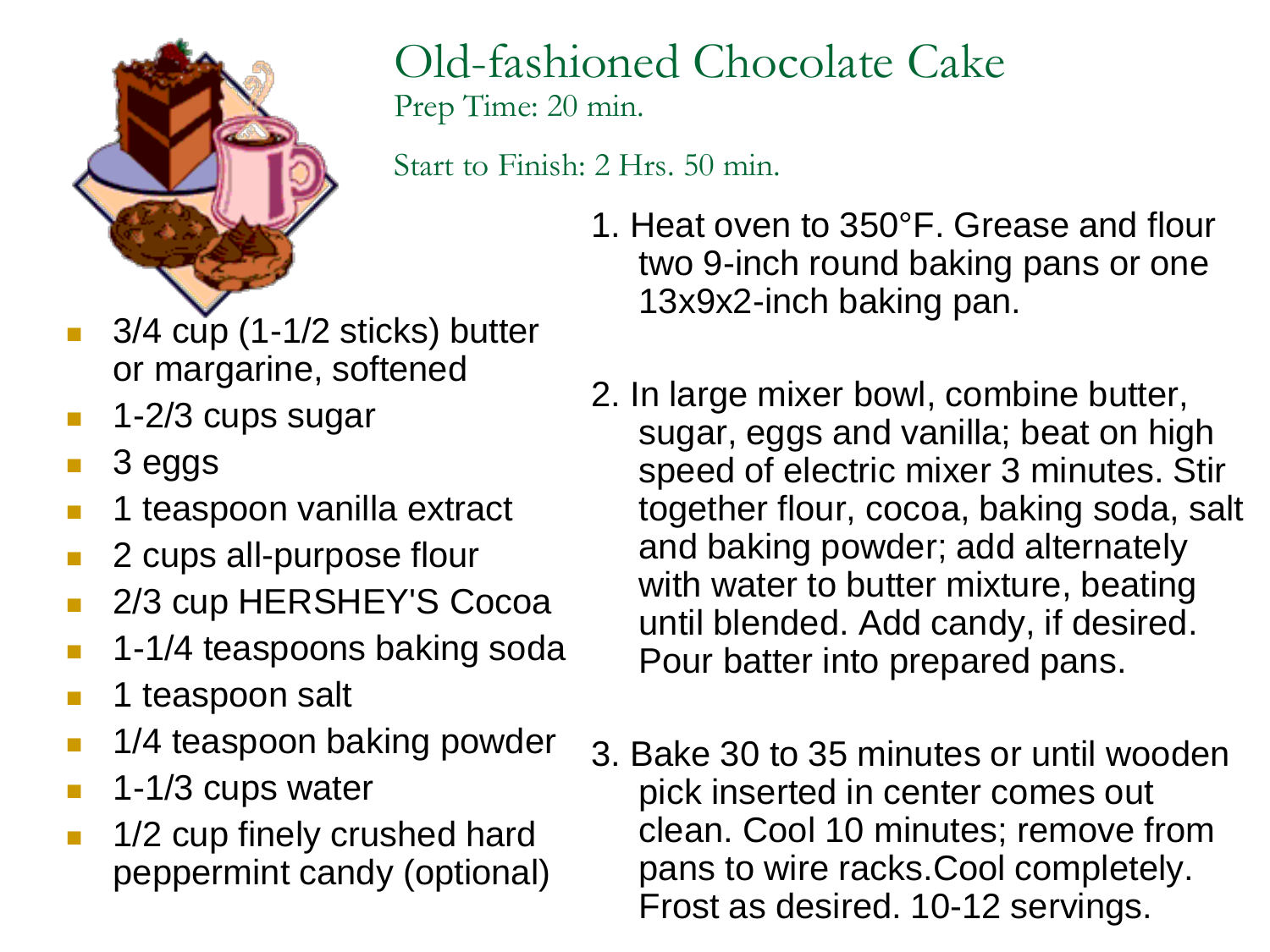How can written SOP's improve a system?

- 1. Control variation
- 2. Act as objective standard for feedback and evaluation
- 3. Promote safety
- 4. Improve training
- 5. Improve communication among farm staff and advisors
- 6. Serve as a focal point for improvement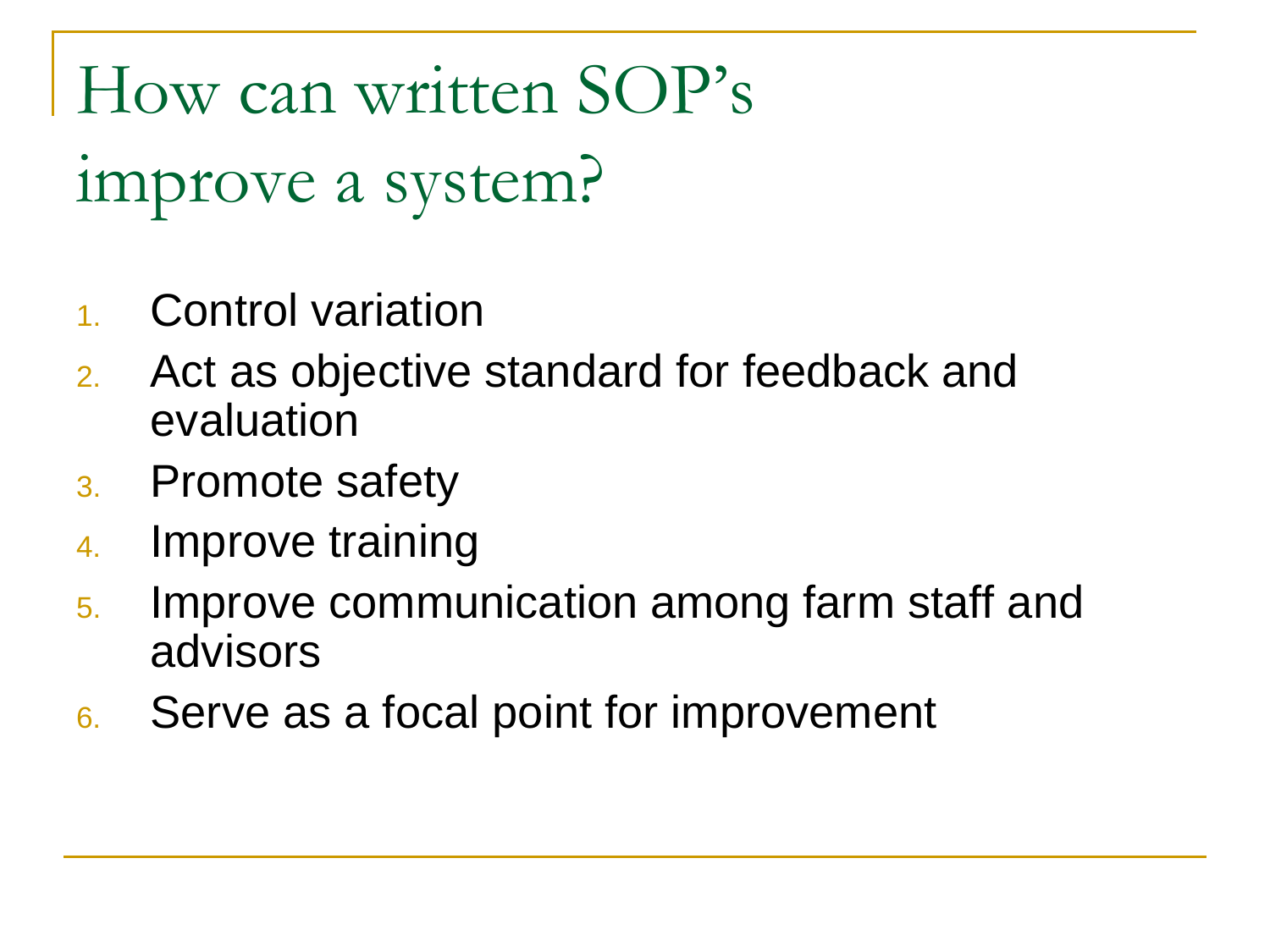### So what is the big problem with variation?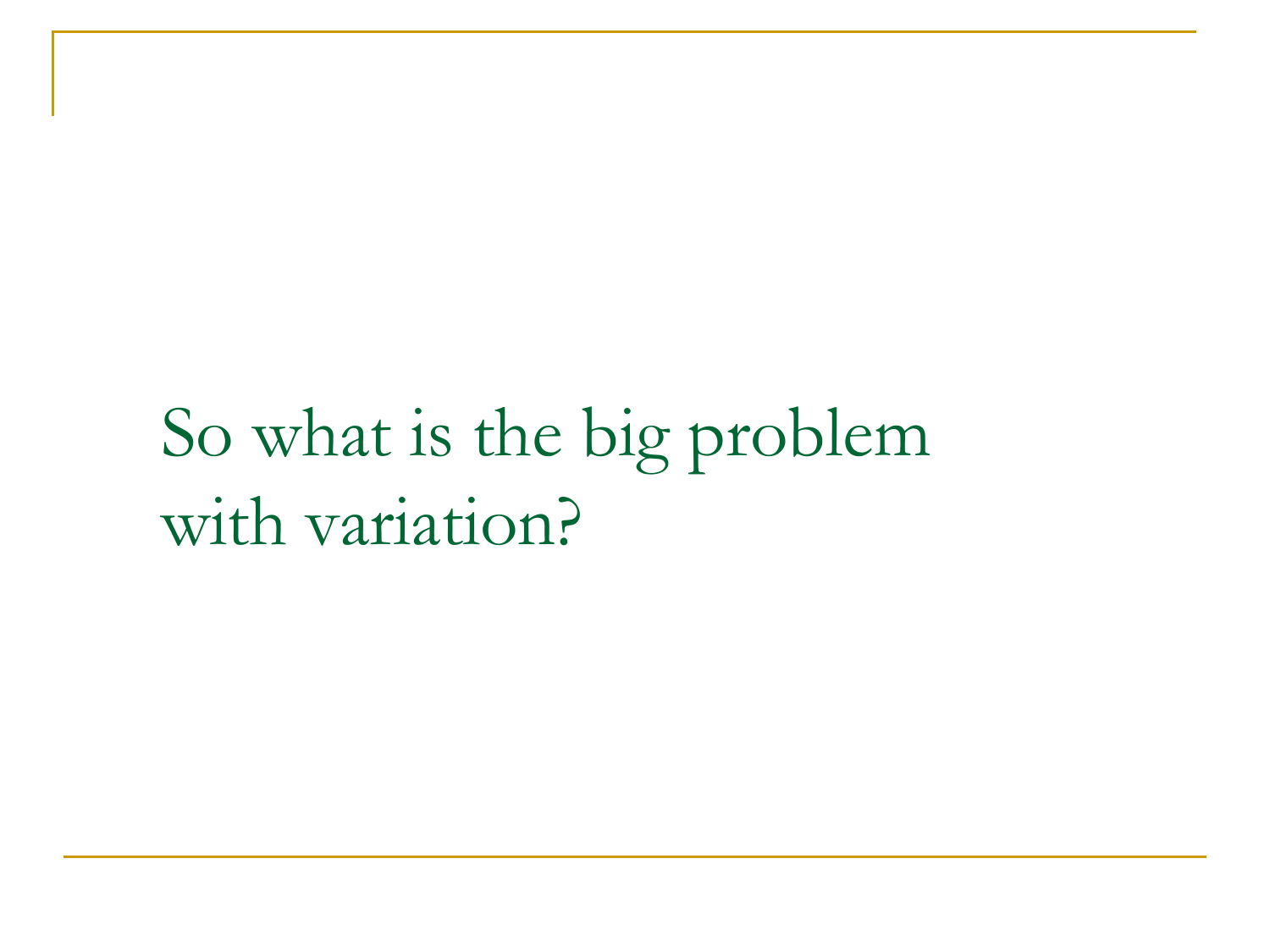```
High Variation
```
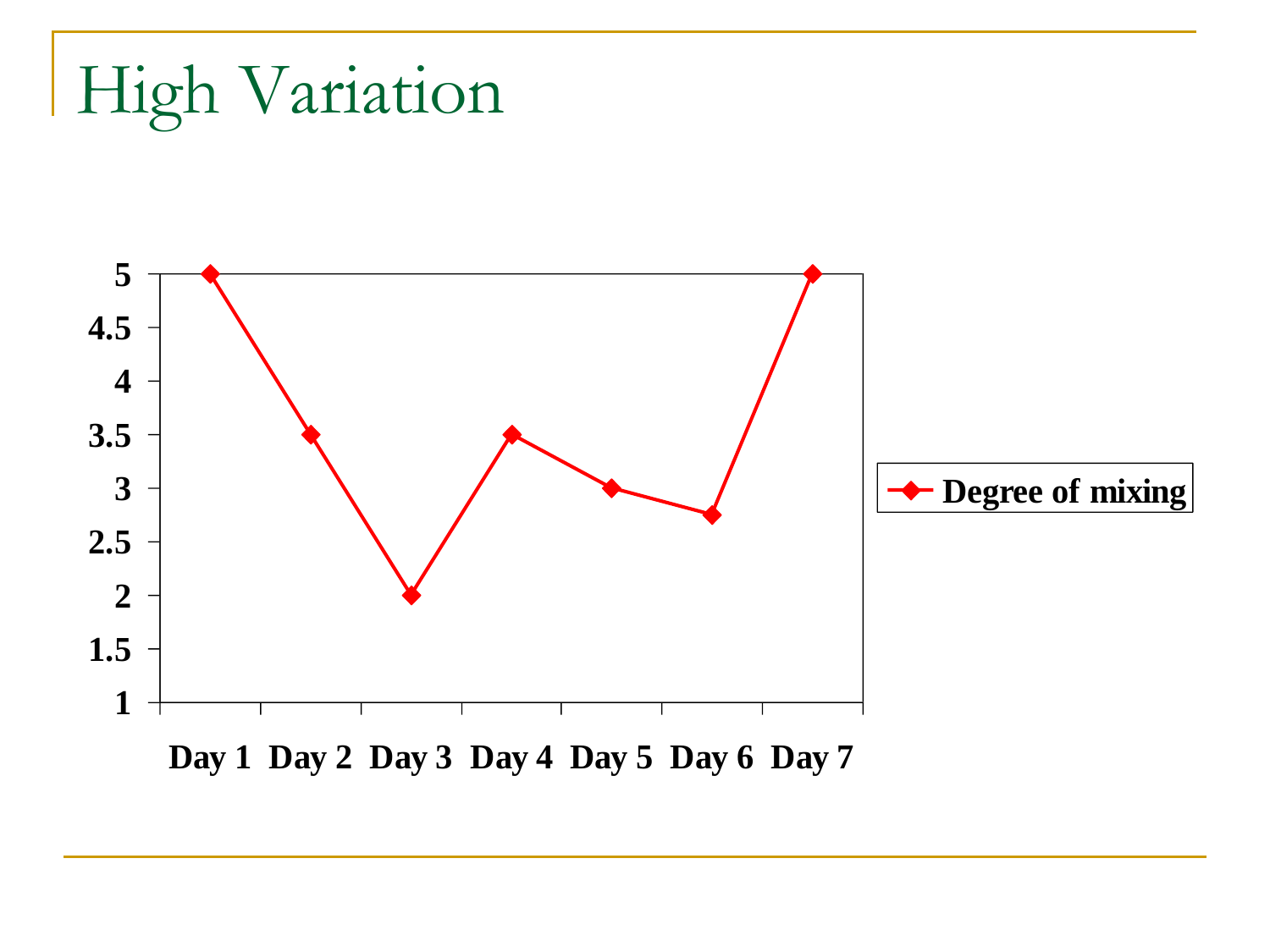#### Lower Variation

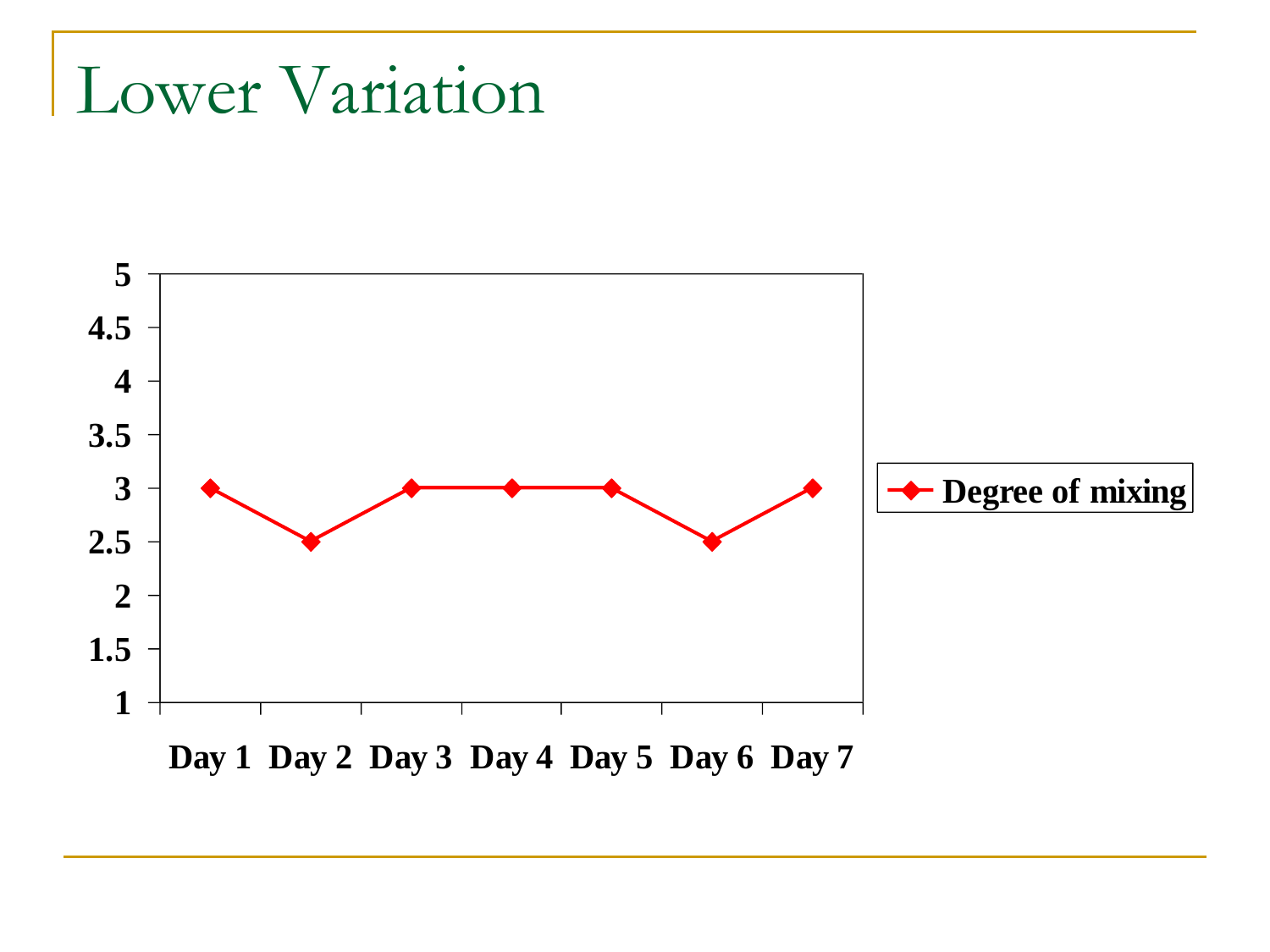#### Common Cause Variation

- Common cause variation is the result of the myriad imperceptible changes that occur in the everyday operation of a process (Farnum, 1994).
- Common causes of variation produce points on a control chart that over a long period all fall inside the control limits. Common causes of variation stay the same day to day, lot to lot (Deming, 2000).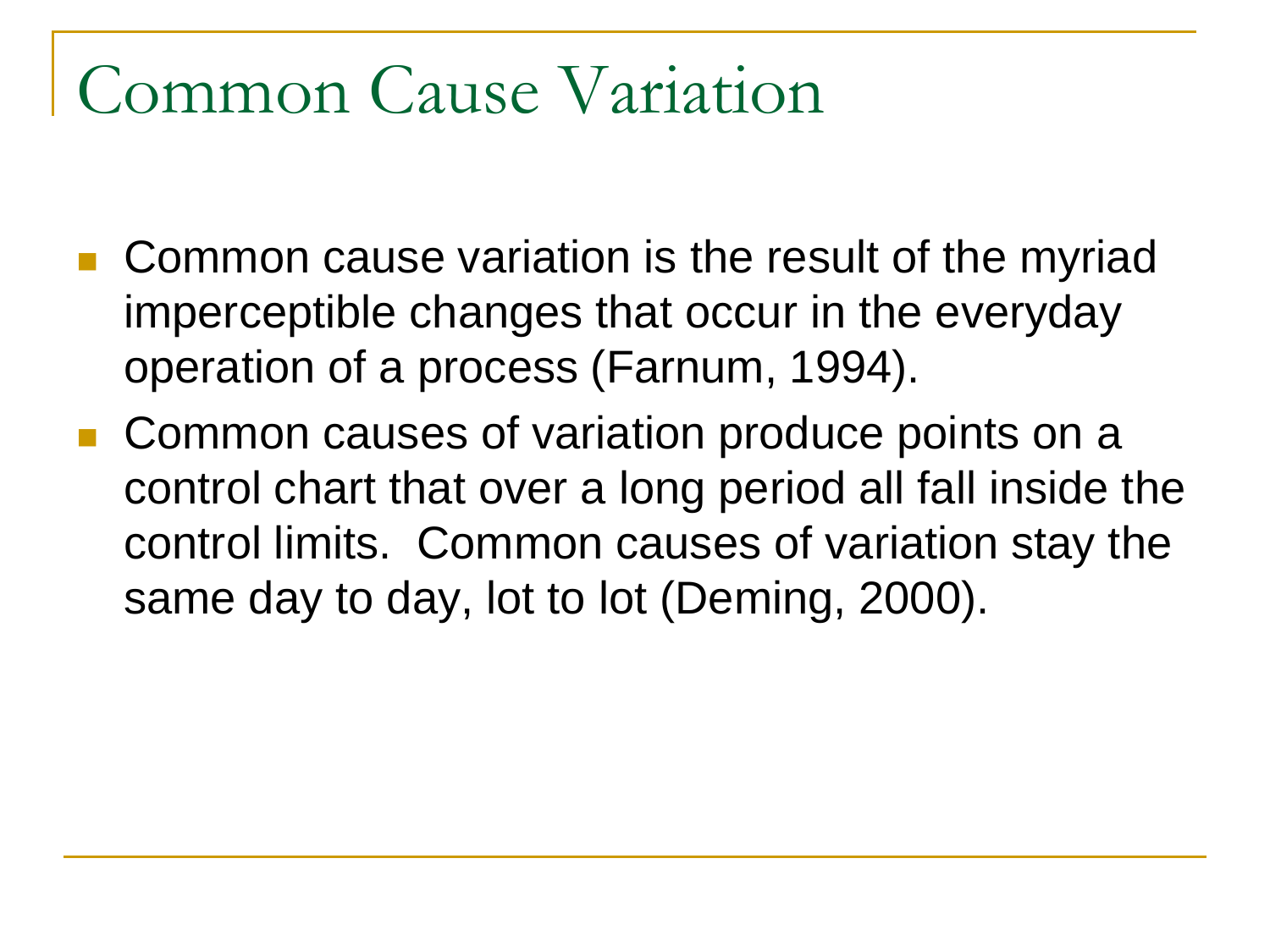#### Special Cause Variation

- Special cause variation is variation for which one can find definite causes. Ordinarily special cause variation will fall further from the mean than common causes.
- A special cause of variation is something special. Not part of the system of common causes. It is detected by a point that falls outside the control limits (Deming, 2000).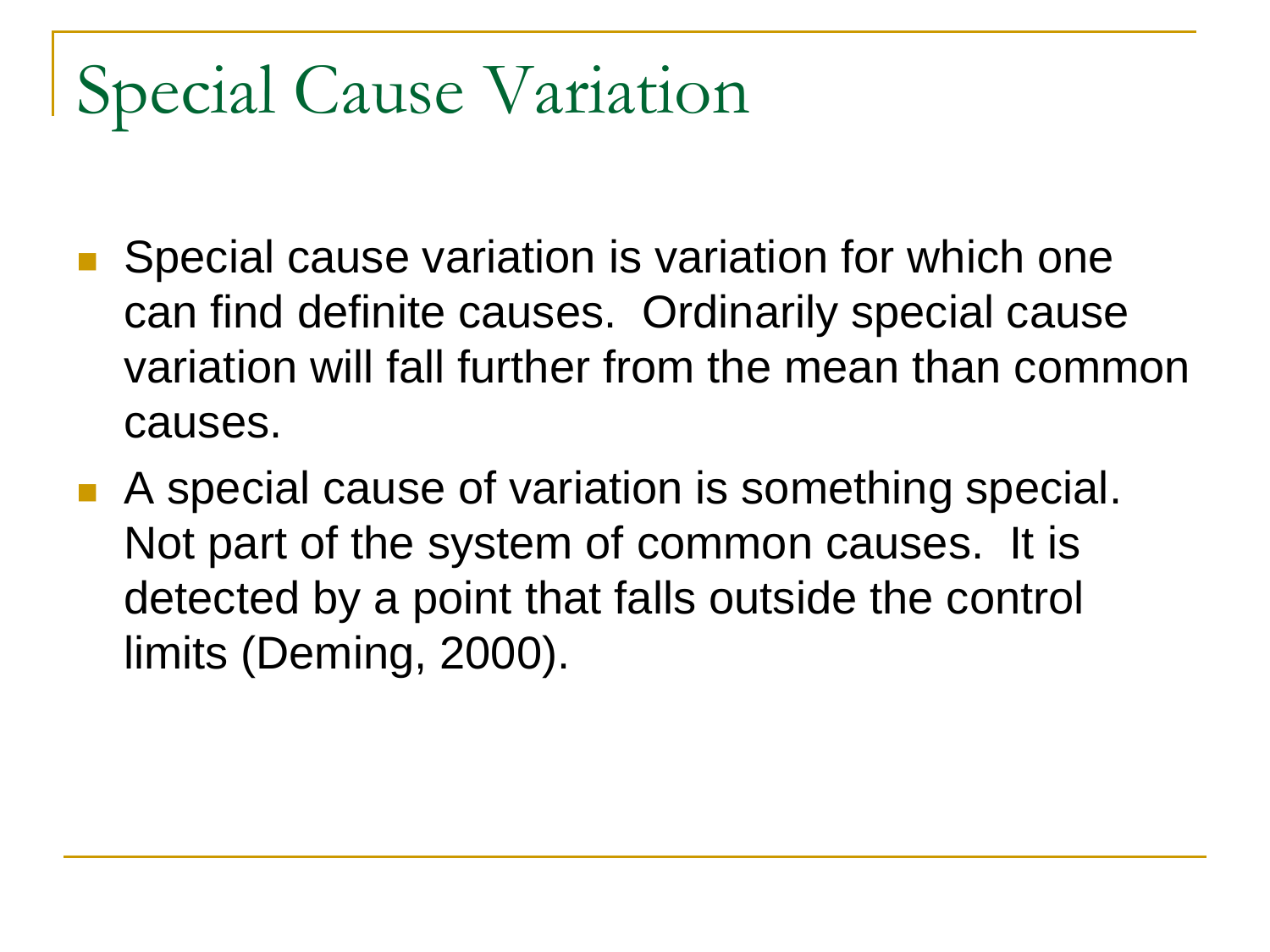#### Variation Example

In the graph below we see bulk tank weights tracked every day for a week in a 100 cow herd that is averaging about 80lbs per cow. On most days, the tank weight is consistent. On Friday, the AM milking had to be dumped because of contamination with antibiotics. The slight variation on most days is generated by common causes such as weather and natural variation by the cow. The Friday variation was generated by a special cause known as human error.

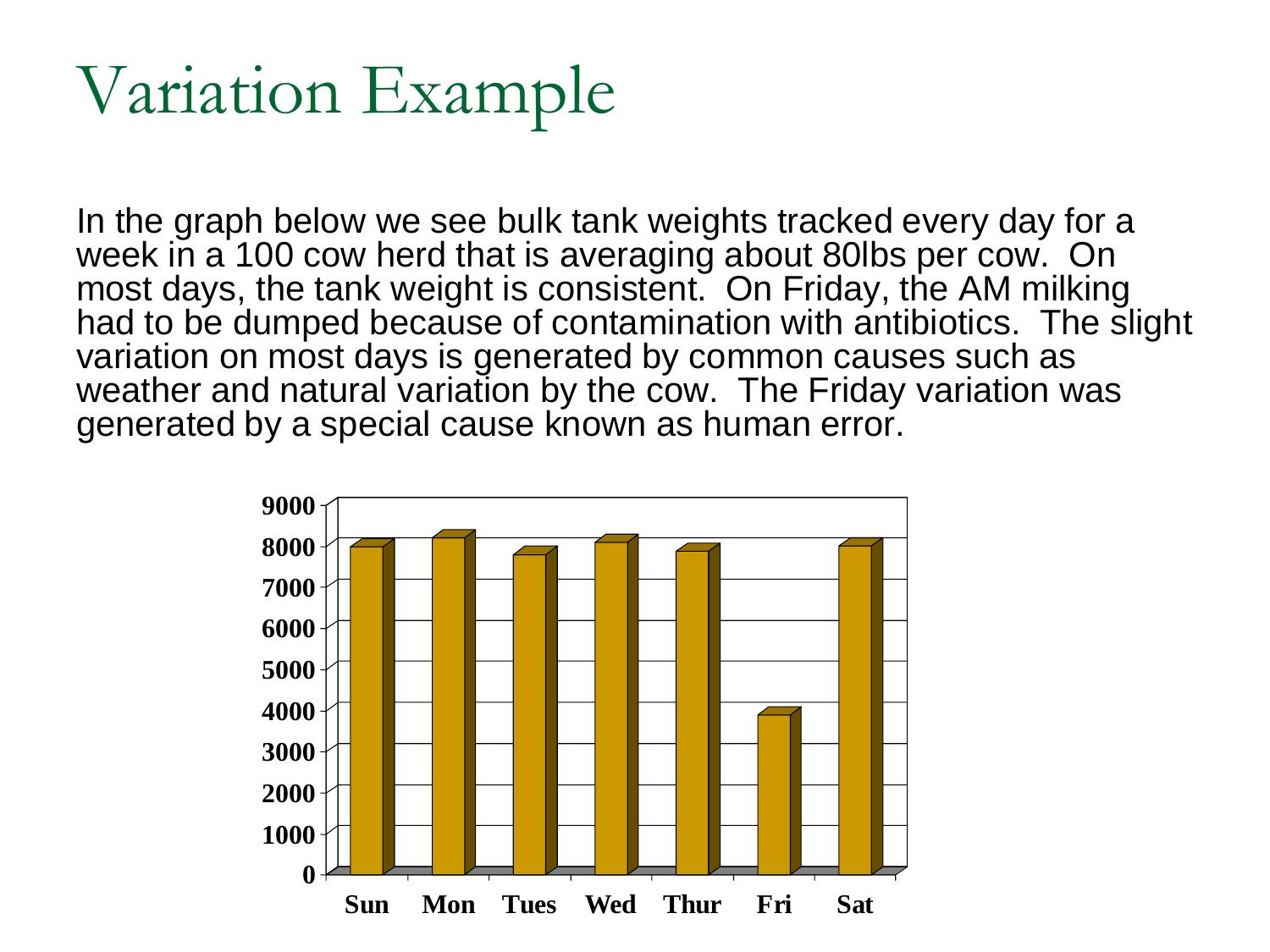#### Dealing With Variation

- *Mistake 1*: To react to an outcome as if it came from a special cause, when actually it came from common causes of variation
- *Mistake 2*: To treat an outcome as if it came from common causes of variation, when actually it came from a special cause.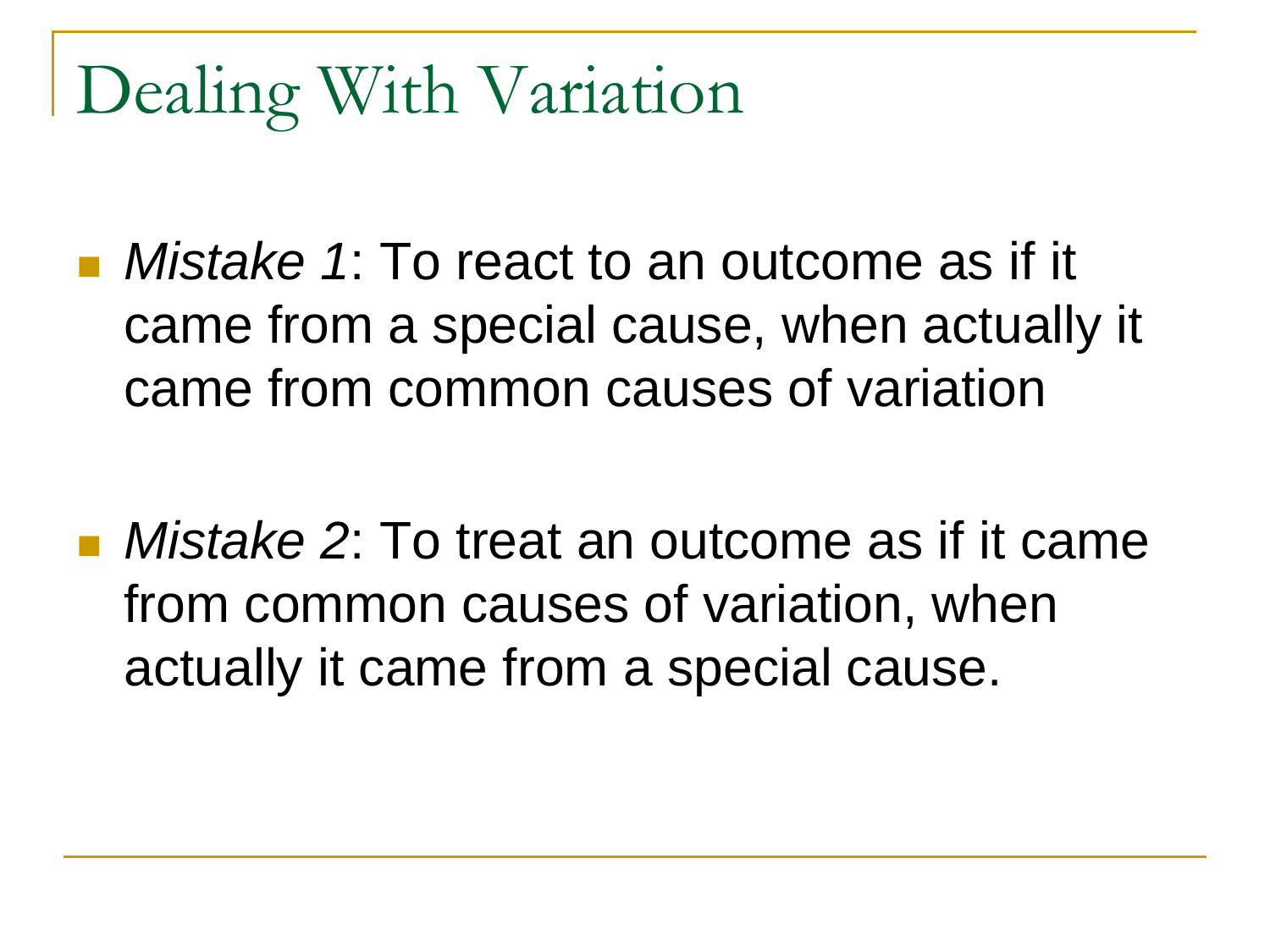# Increased Yield from Standardized Milking Routine\*



\* Rasmussen, 1990. J. Dairy Science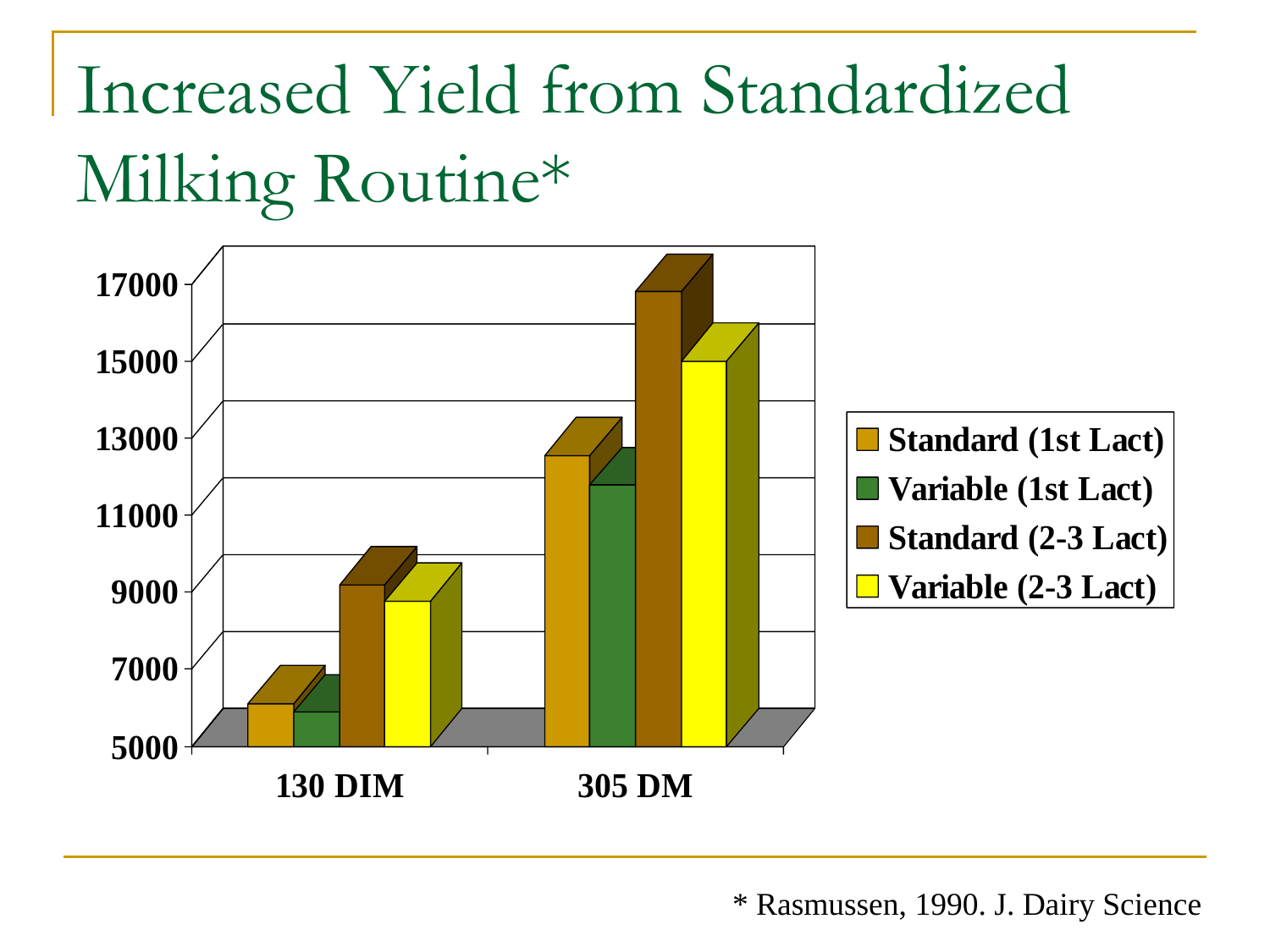#### Value of Increased Milk Yield

| Average increased milk yield | 811 lbs |  |  |  |
|------------------------------|---------|--|--|--|
| X Milk price/lb              | \$.12   |  |  |  |
| Value of increased milk      | \$97.32 |  |  |  |
| $X$ 100 cows                 | \$9732  |  |  |  |
|                              |         |  |  |  |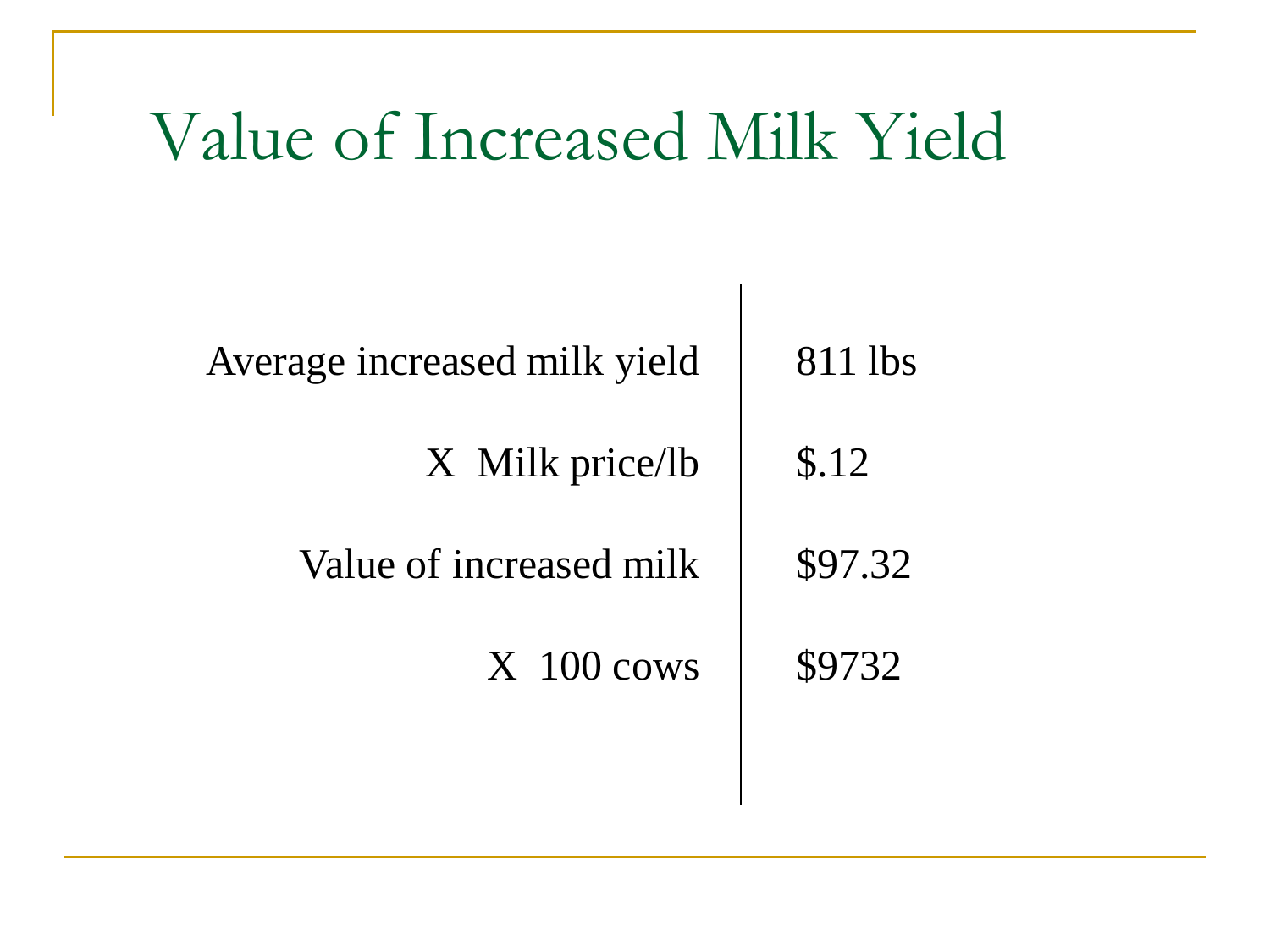# Part 2

#### SOP Formats and Writing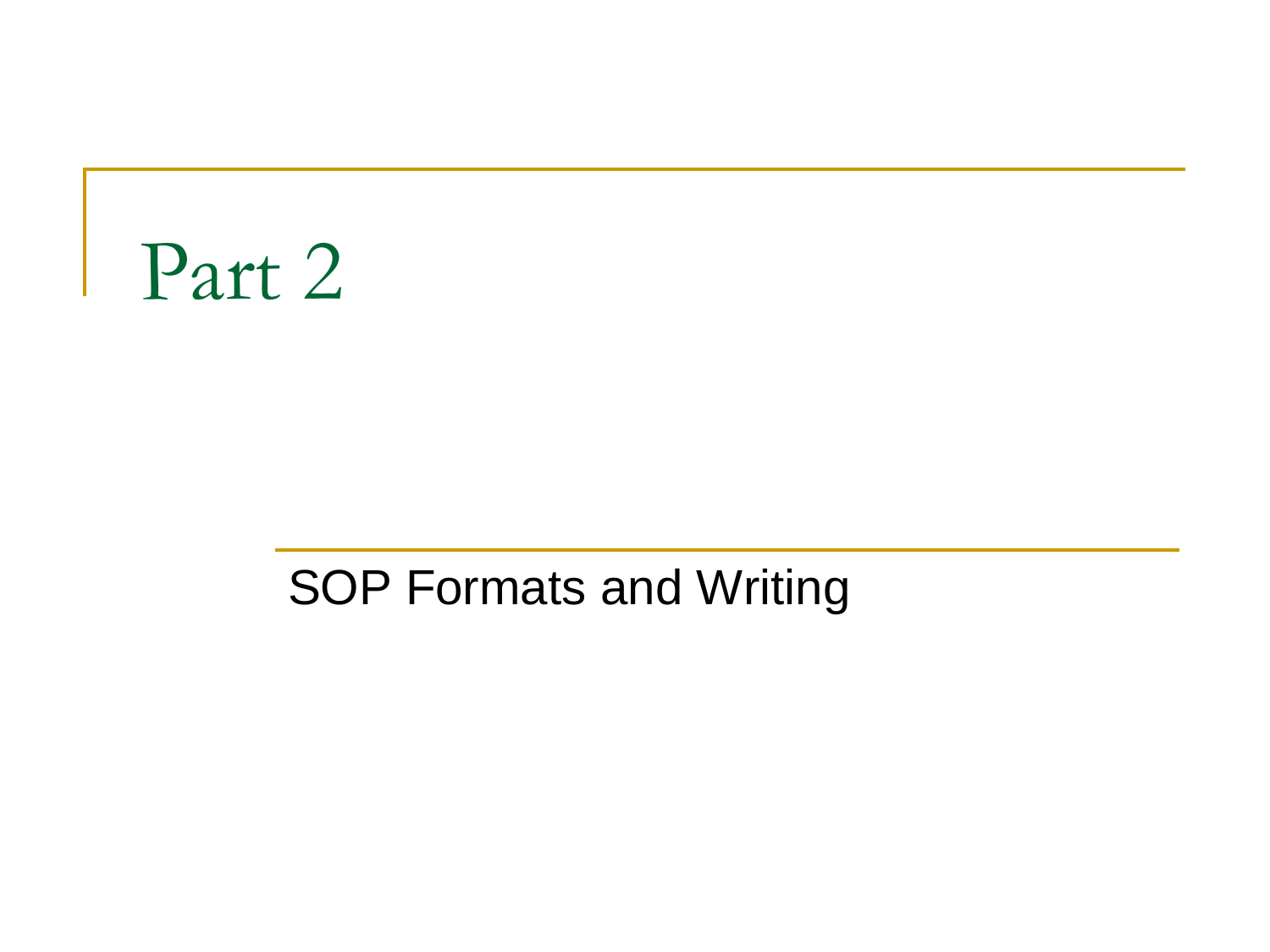#### SOP Formats

- Simple Steps
- **Hierarchical Steps**
- **Graphic**
- **Enhanced Graphic**
- **Flowcharts**
- **Flowchart/Stepwise Hybrid**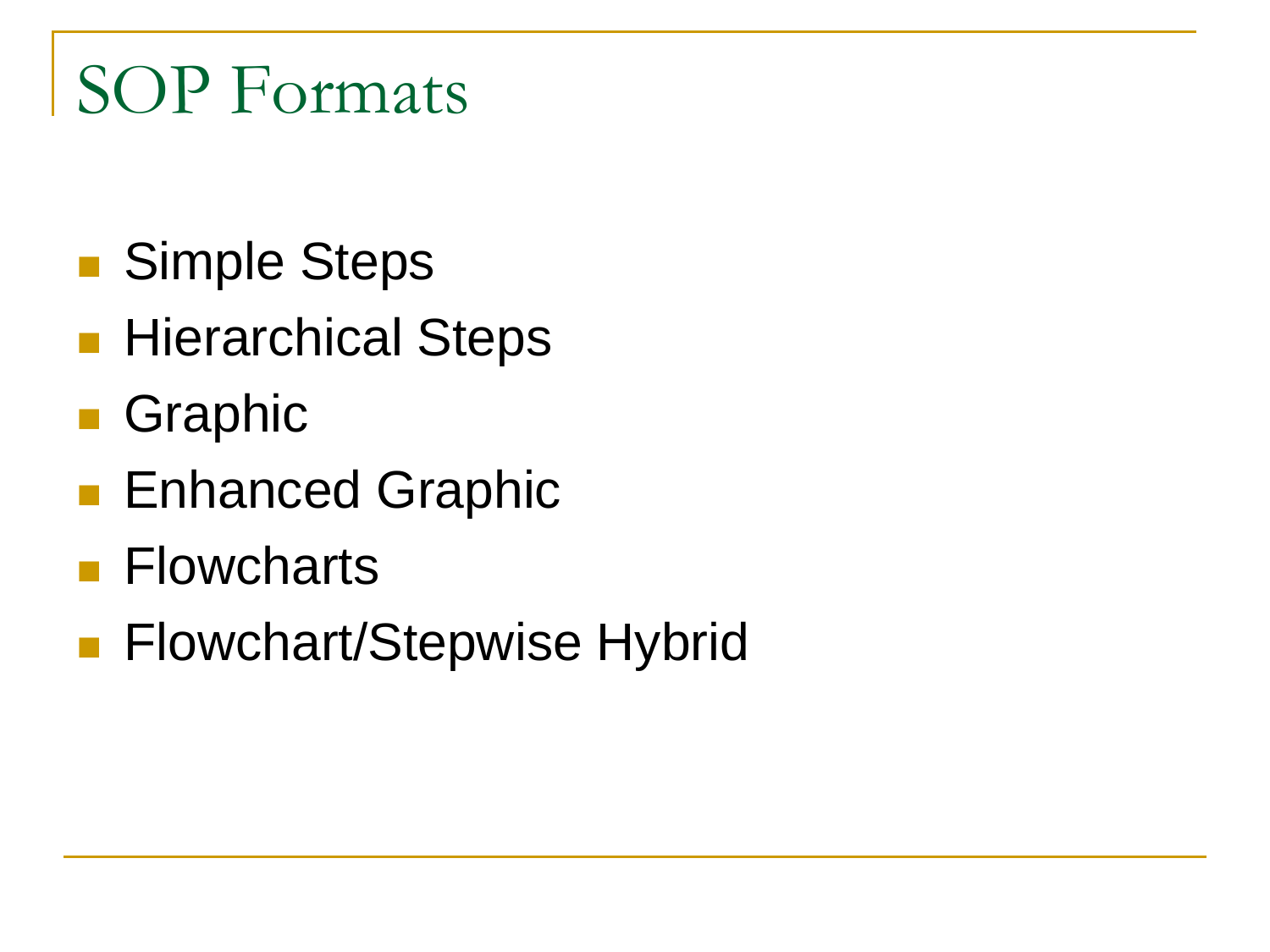# Simple Steps

- 1. Wipe dirt and debris from the first cow's udder.
- 2. Pre-dip all 4 teats with the green dip cup.
- 3. Strip 2 squirts of milk from each teat and observe for abnormal milk.
- 4. Repeat steps 1,2,and 3 with the second and third cows on the same side.
- 5. Return to the first cow and thoroughly wipe with a clean towel.
- 6. Attach unit to the first cow and adjust.

(Continues)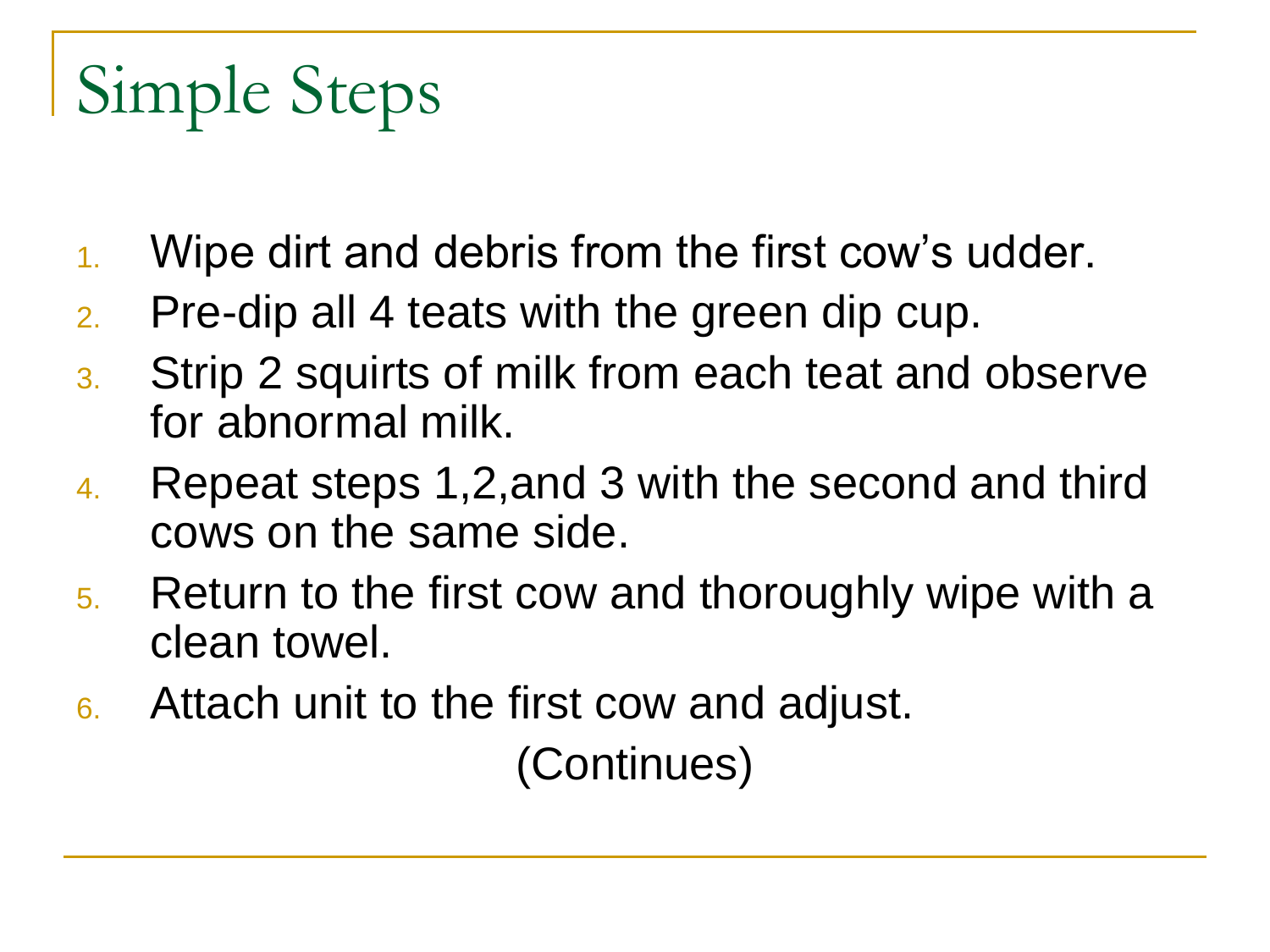# Simple Steps

#### **Strengths**

- **Easy to write**
- Easy to follow
- Logical flow

#### Weaknesses

- **Lack of detail**
- **Tends to get long if** detail is included
- Keeps all steps at same level
- **Does not handle** decisions well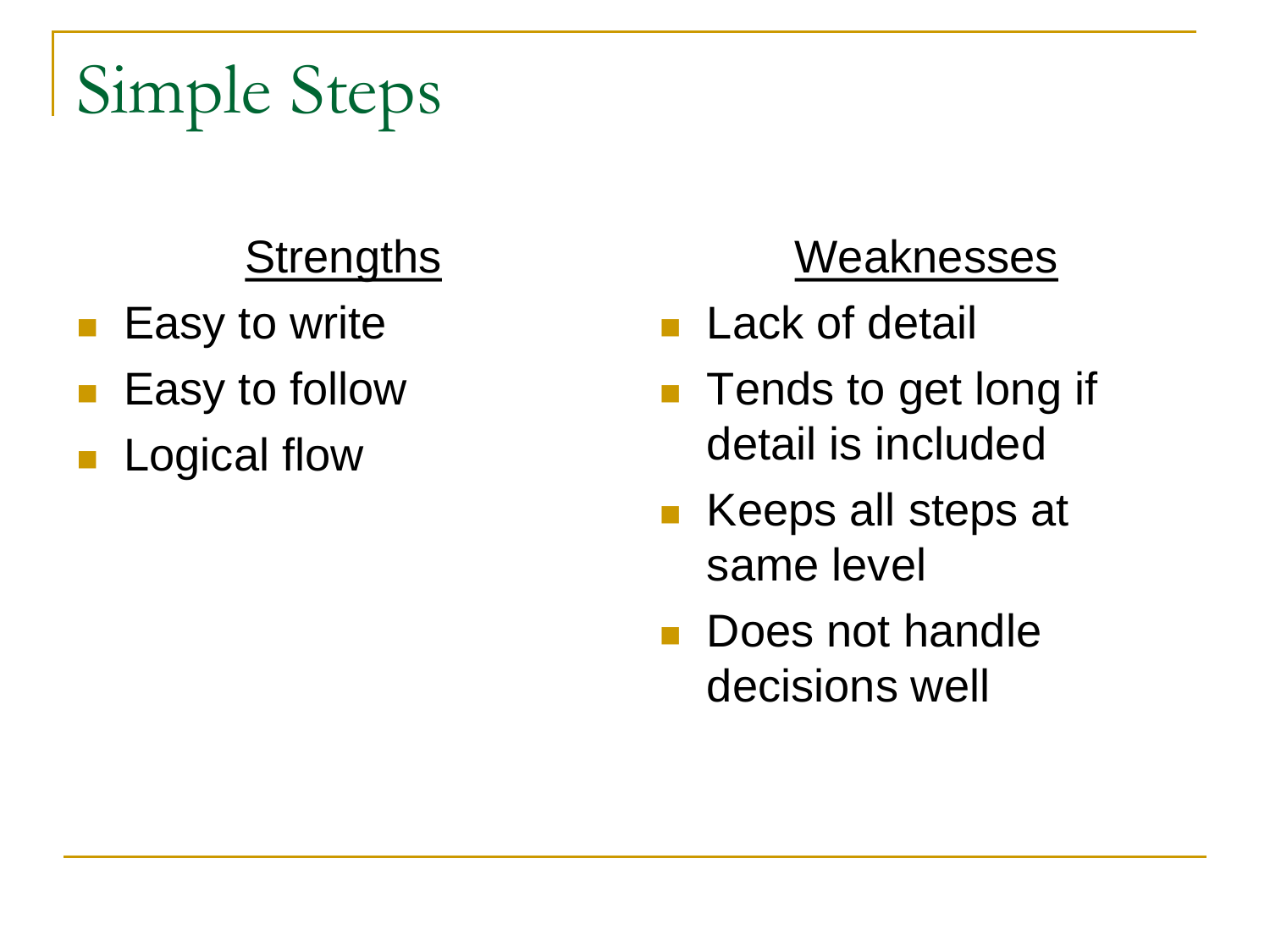#### Hierarchical SOP

- Wipe dirt and debris from the first cow's udder.
	- a) Use your gloved hand to remove dry dirt and bedding.
	- b) Use a clean paper towel to dry the teats and udder if they are wet.
- 2. Predip all 4 teats with the green dip cup.
	- a) Squeeze dip up from bottom reservoir so that teat chamber is 3/4 full.
- 3. Strip 2 squirts of milk from each teat and observe for abnormal milk.
	- a) Squirt milk onto black surface of strip cup.
	- b) Abnormal milk may appear watery, bloody, or have clots or flakes.
	- $\epsilon$ ) If any abnormal milk is found refer to Parlor SOP #2 "Dealing With Cows Showing Abnormal Milk."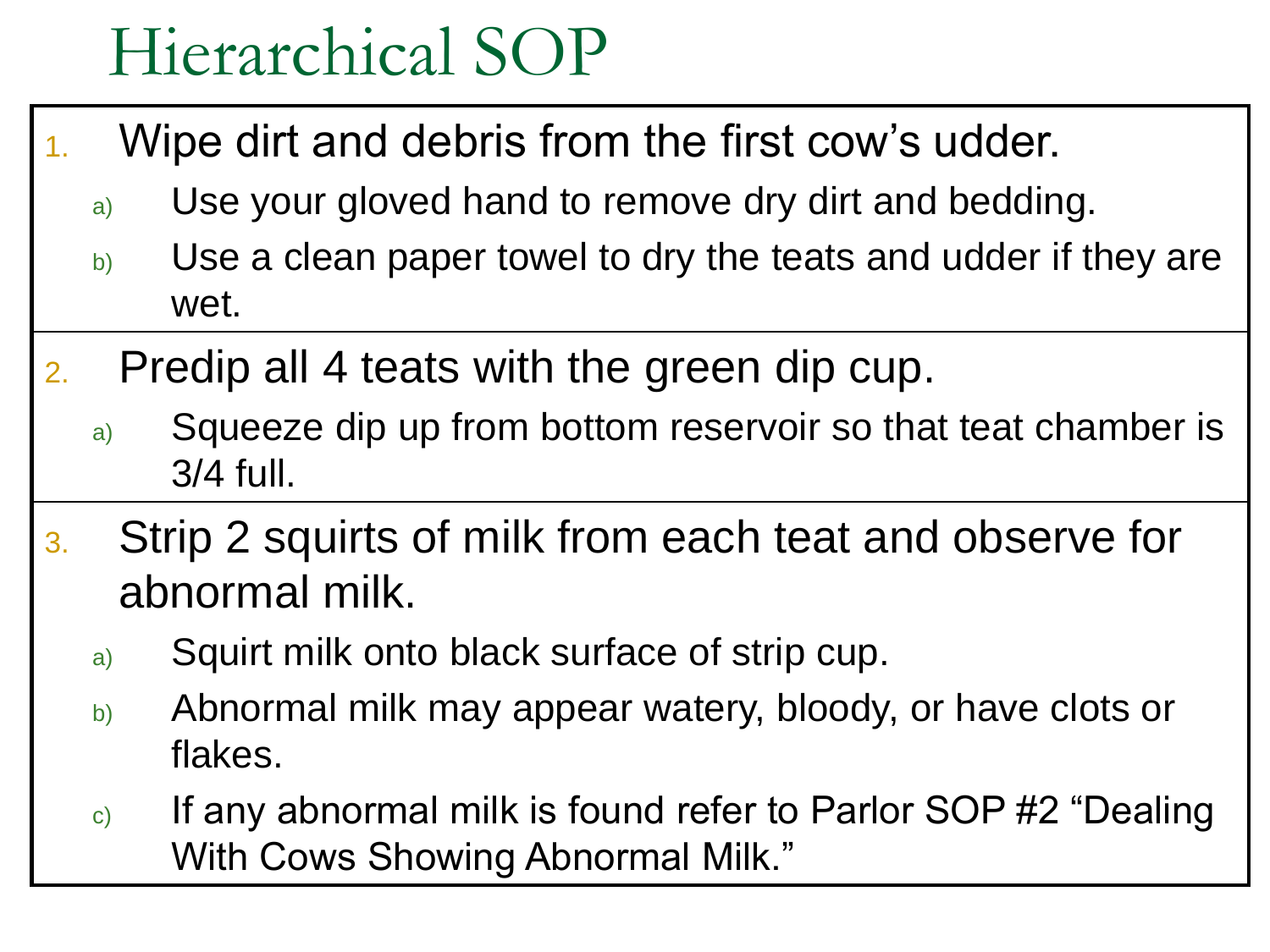#### Hierarchical Steps

#### **Strengths**

- **Easy to write**
- Easy to follow
- Logical flow
- **Handles details very** well
- **Allows different levels** of steps

#### Weaknesses

**Does not handle** decisions well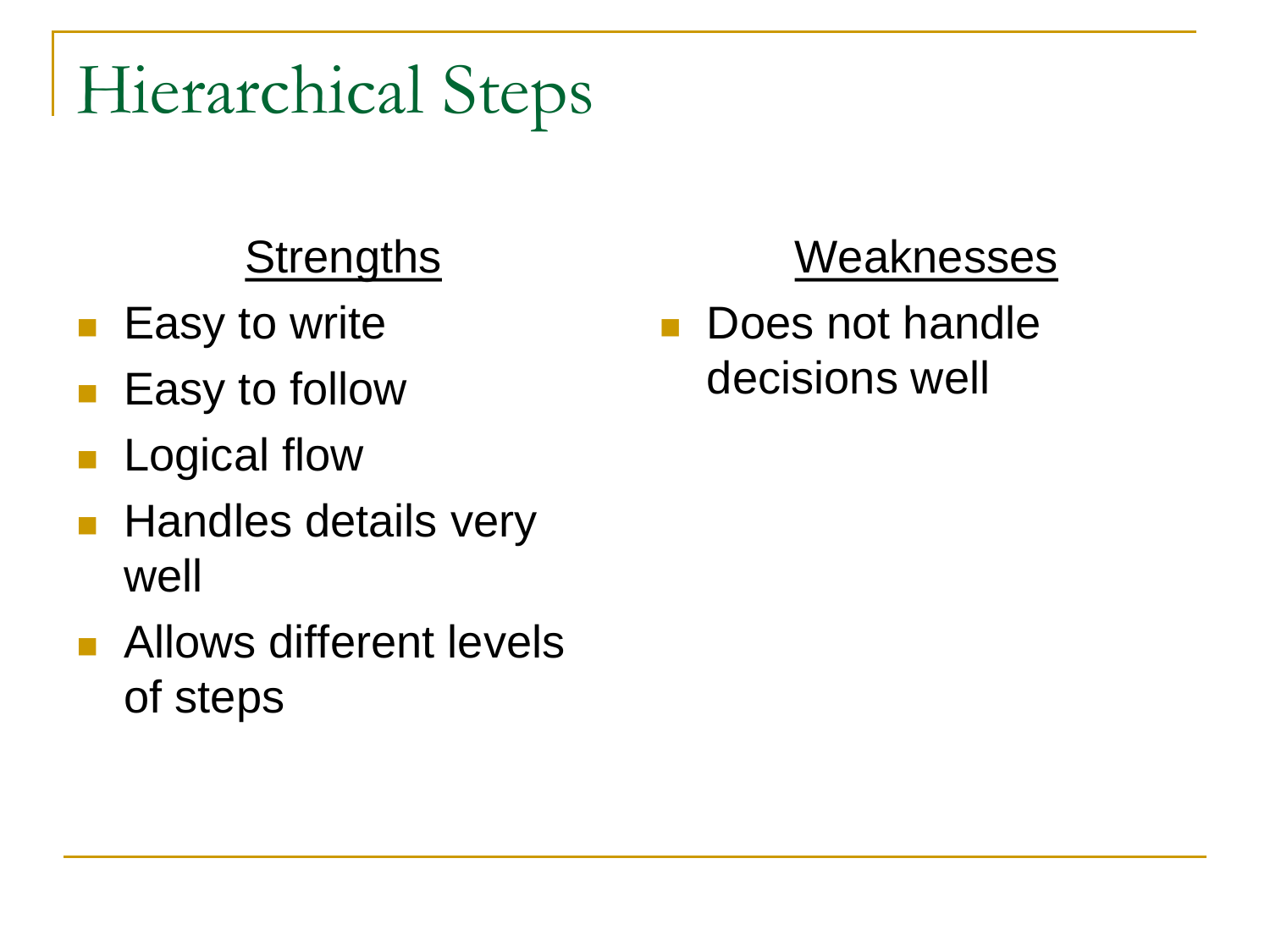#### Prepare Feedbunk | Load Mixer  $\longrightarrow$  Mix Feed  $\longrightarrow$  Distribute Feed

1. Sweep feed refusals to end of feed bunk.

2. Scoop feed refusals into TMR mixer.

3. Record weight of feed refusals in feeder notebook

4. Distribute feed refusals in bunk at steer pen.

1. Check feeder notebook for amount of ingredients to mix

2. Add protein concentrate from bin #1. Record lbs added in feeder notebook.

3. Add ground corn from bin #2. Record lbs added in feeder notebook.

4. Add corn silage from bunker #1. Record lbs added in feeder notebook.

5. Add haylage from bunker #2. Record lbs added in feeder notebook.

1. Mix feed for exactly 5 minutes.

2. Do not move tractor while mixer is running.

3. Record total amount of feed in mixer in feeder notebook.

1. Distribute feed evenly along entire length of feedbunk.

2. Record time in feeder notebook

3. Return tractor and mixer to equipment shed.

Graphic Format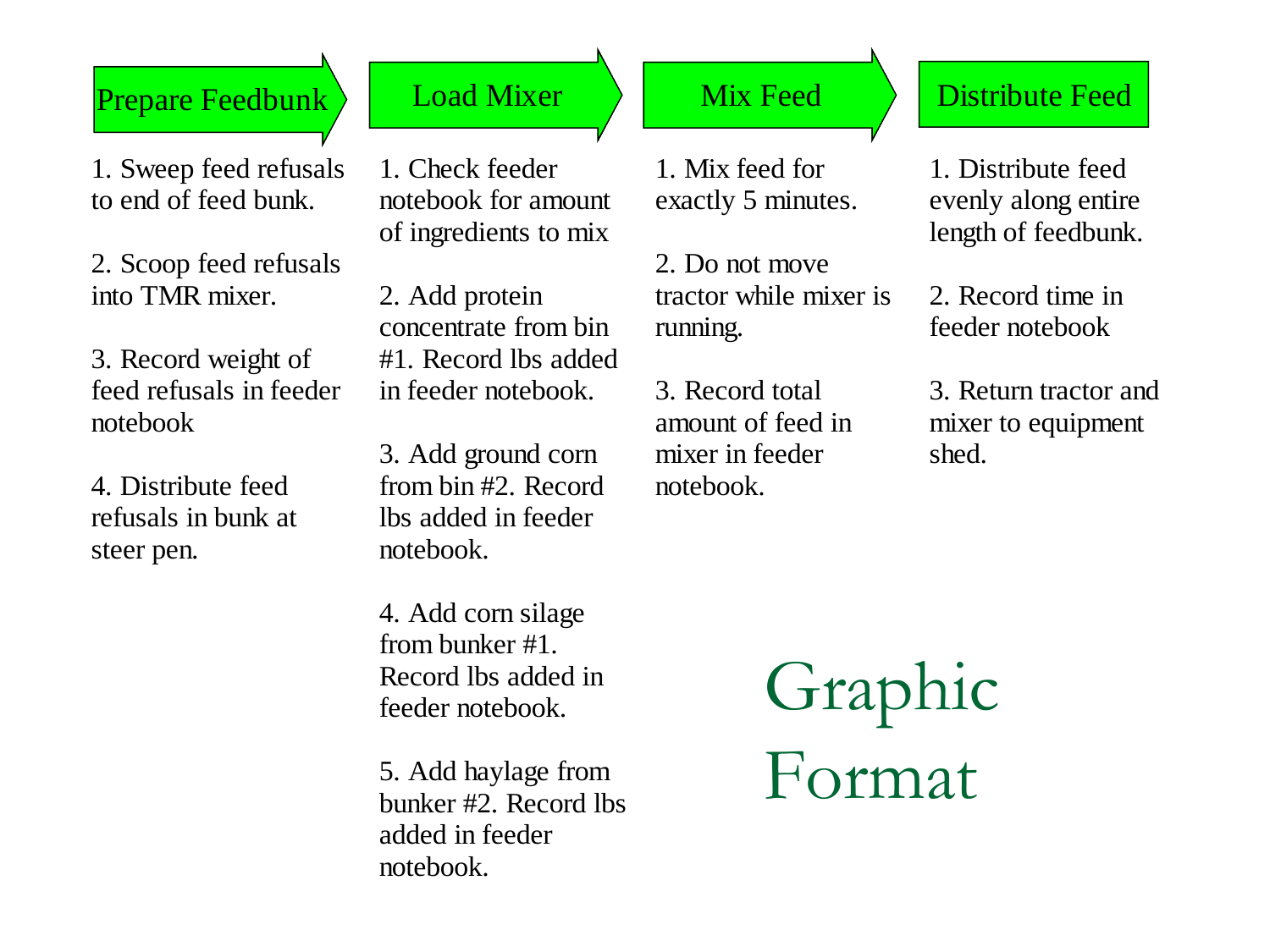# Graphic Format

#### **Strengths**

- **Easy to write**
- **Easy to follow**
- Logical flow
- **Handles long** procedures well

#### Weaknesses

**Does not handle** decisions well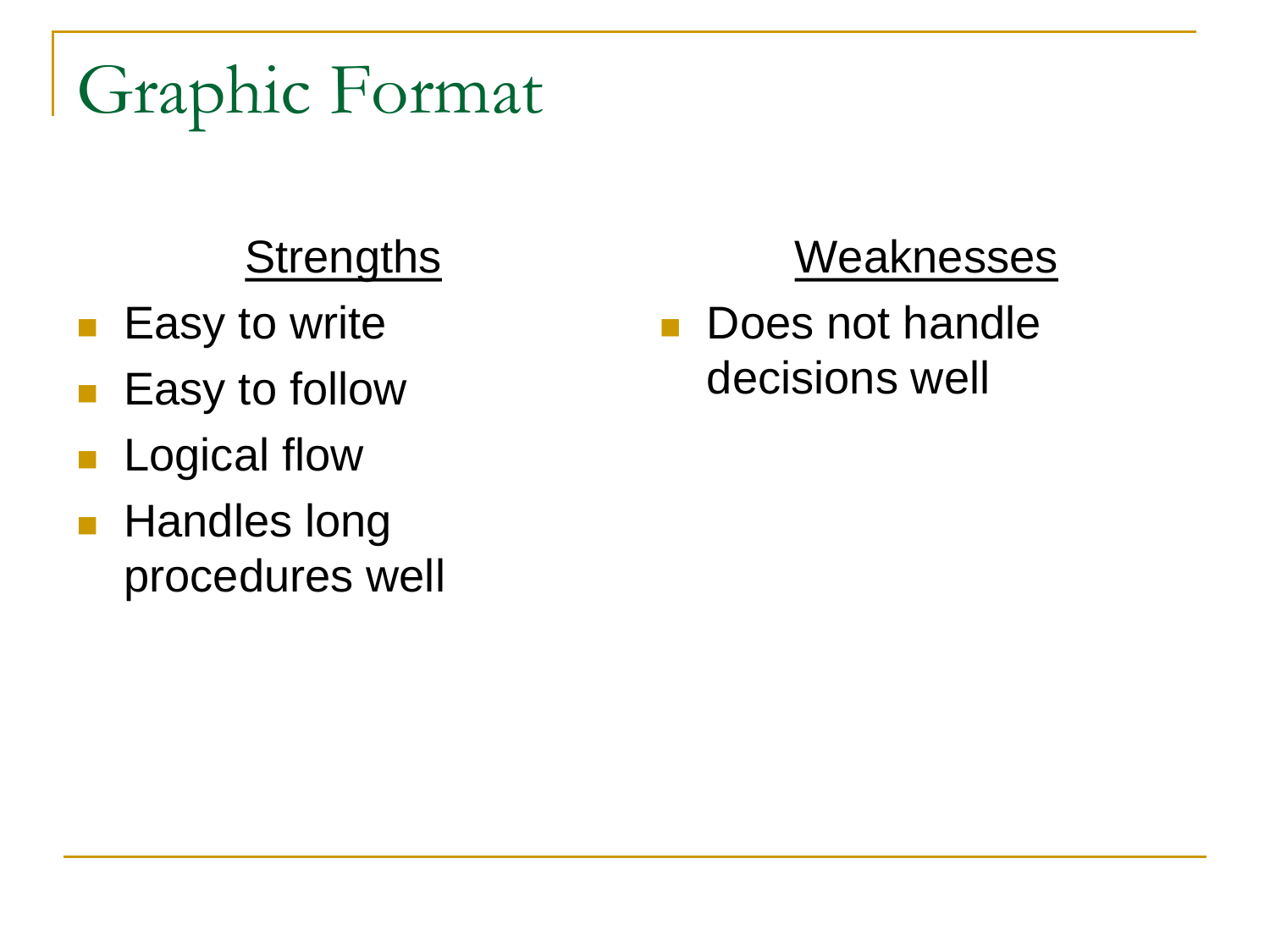# Photo-Graphic Format

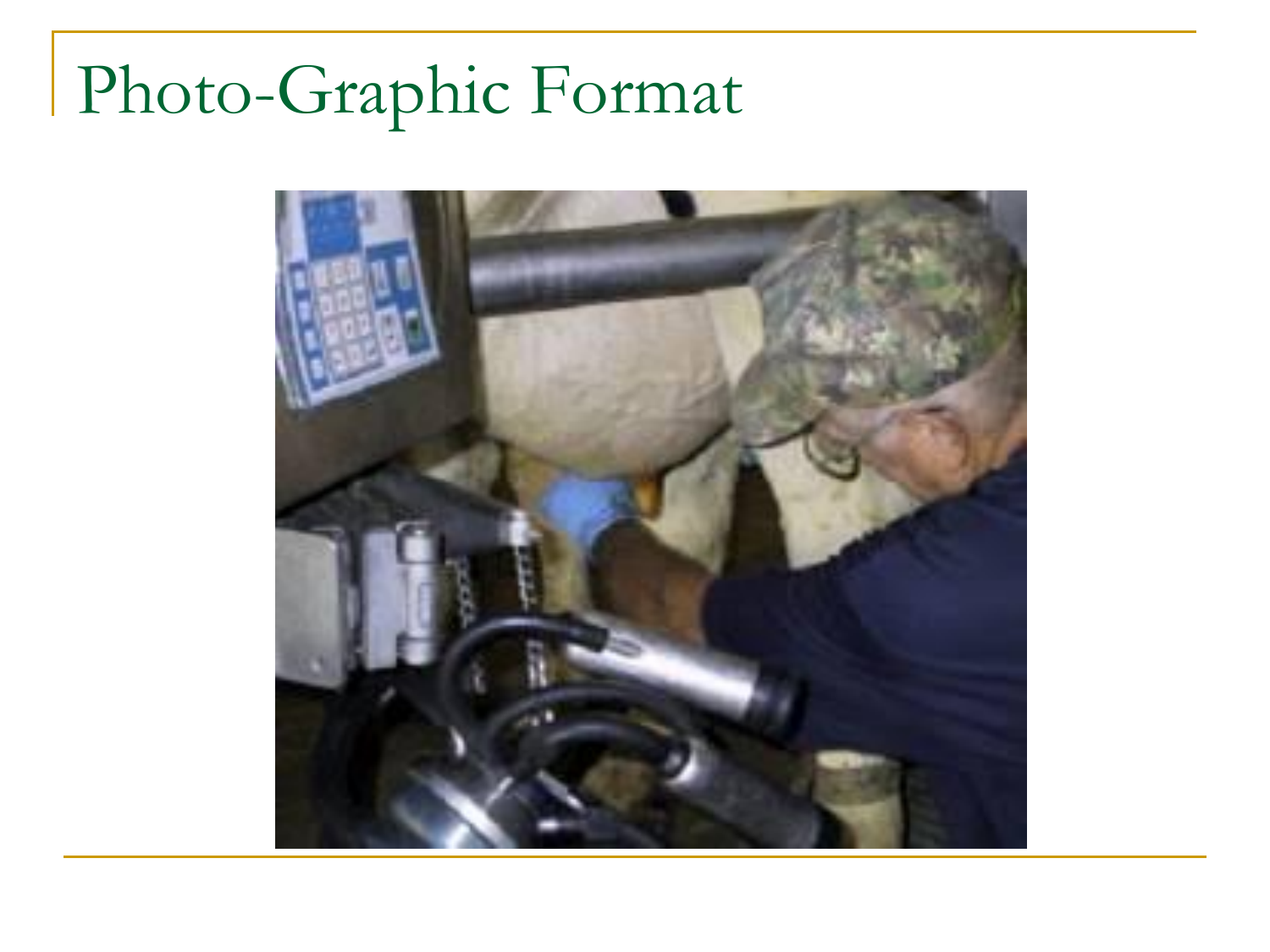# Dip



1. Dip teats with dipping tool. Make sure that every teat is entirely covered with dip.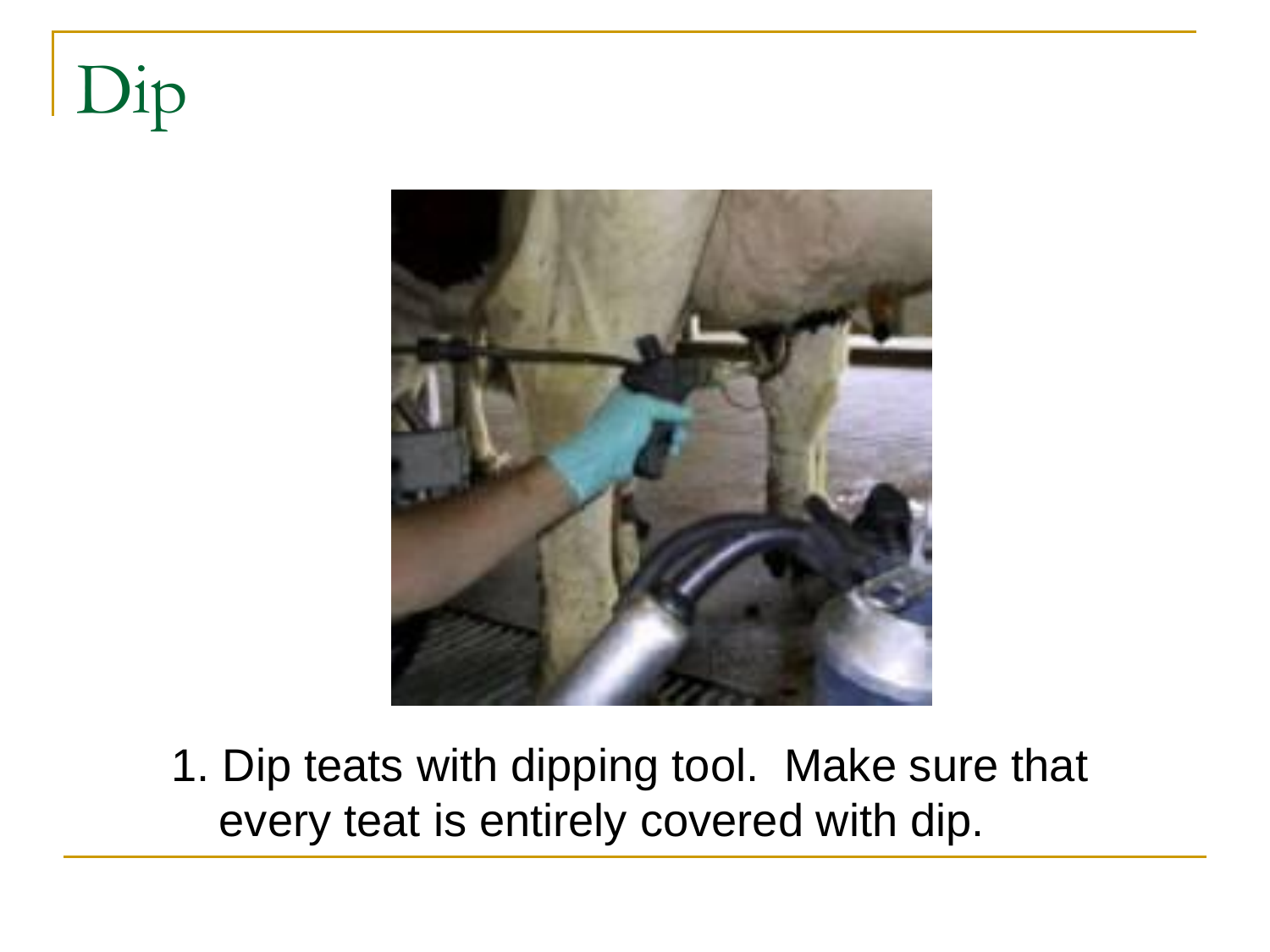Strip



#### 2. Strip 3 squirts of milk from each teat.

□ Observe for clotting, flakes, or any other unusual appearance.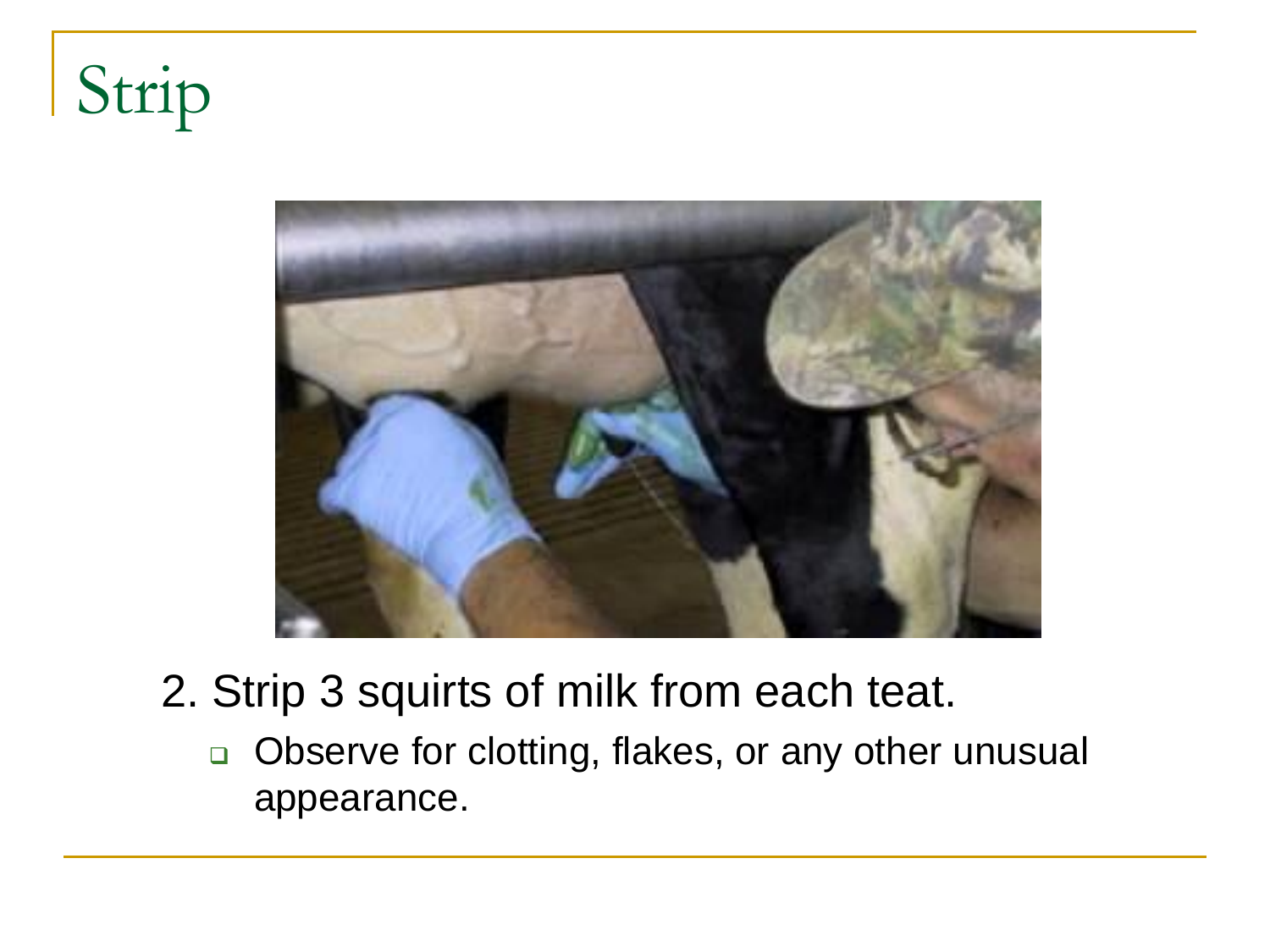Dry



- 3. Clean and dry all teats using a clean paper towel for each cow.
	- □ Be sure to remove all dirt, especially around the end of the teat.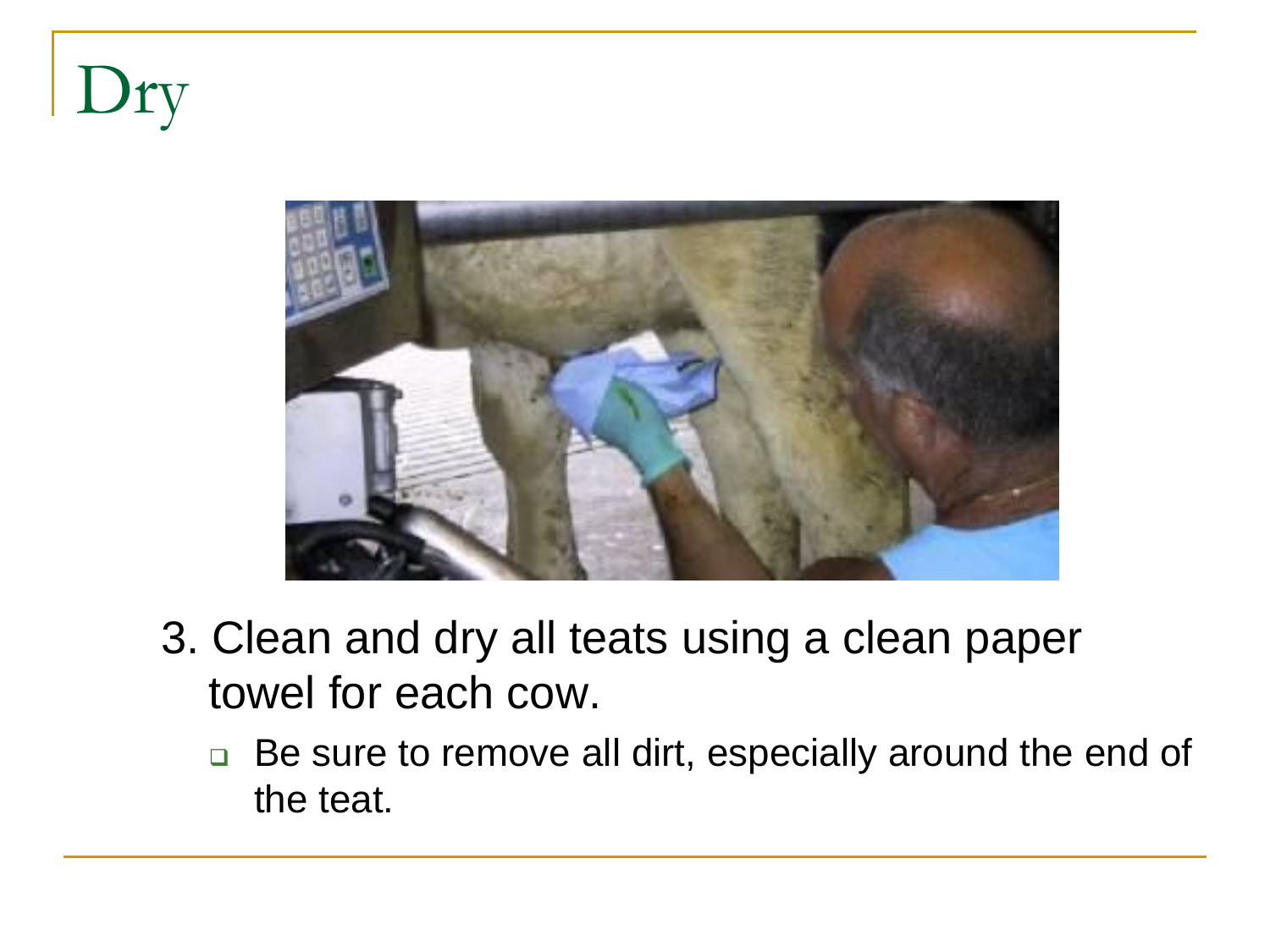Apply



4. Attach milking unit and adjust.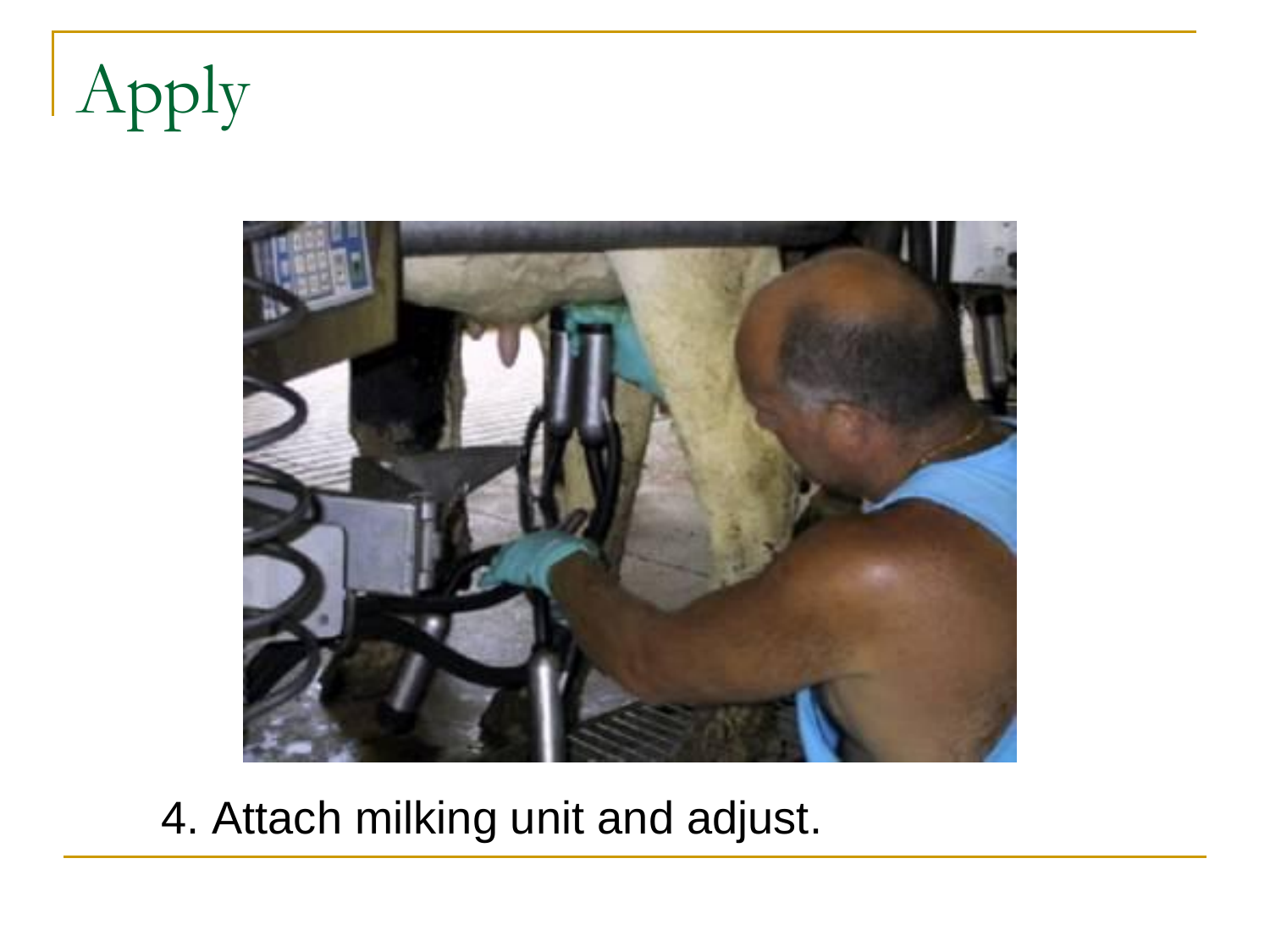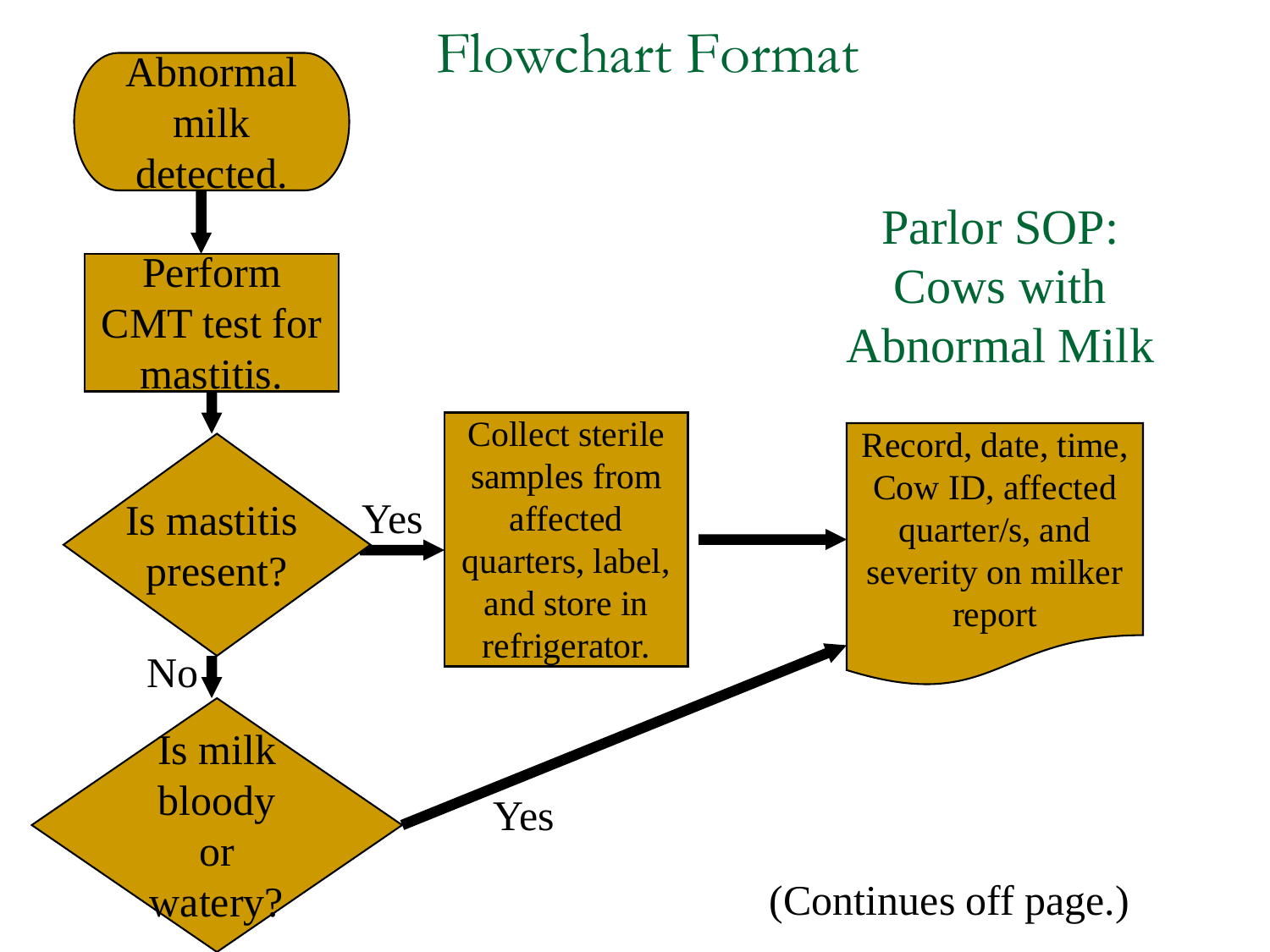#### Flowchart

#### **Strengths**

- **Easy to follow**
- **Logical flow**
- **Handles decisions very** well

#### **Weaknesses**

- **Nore difficult to write**
- **Does not handle details** well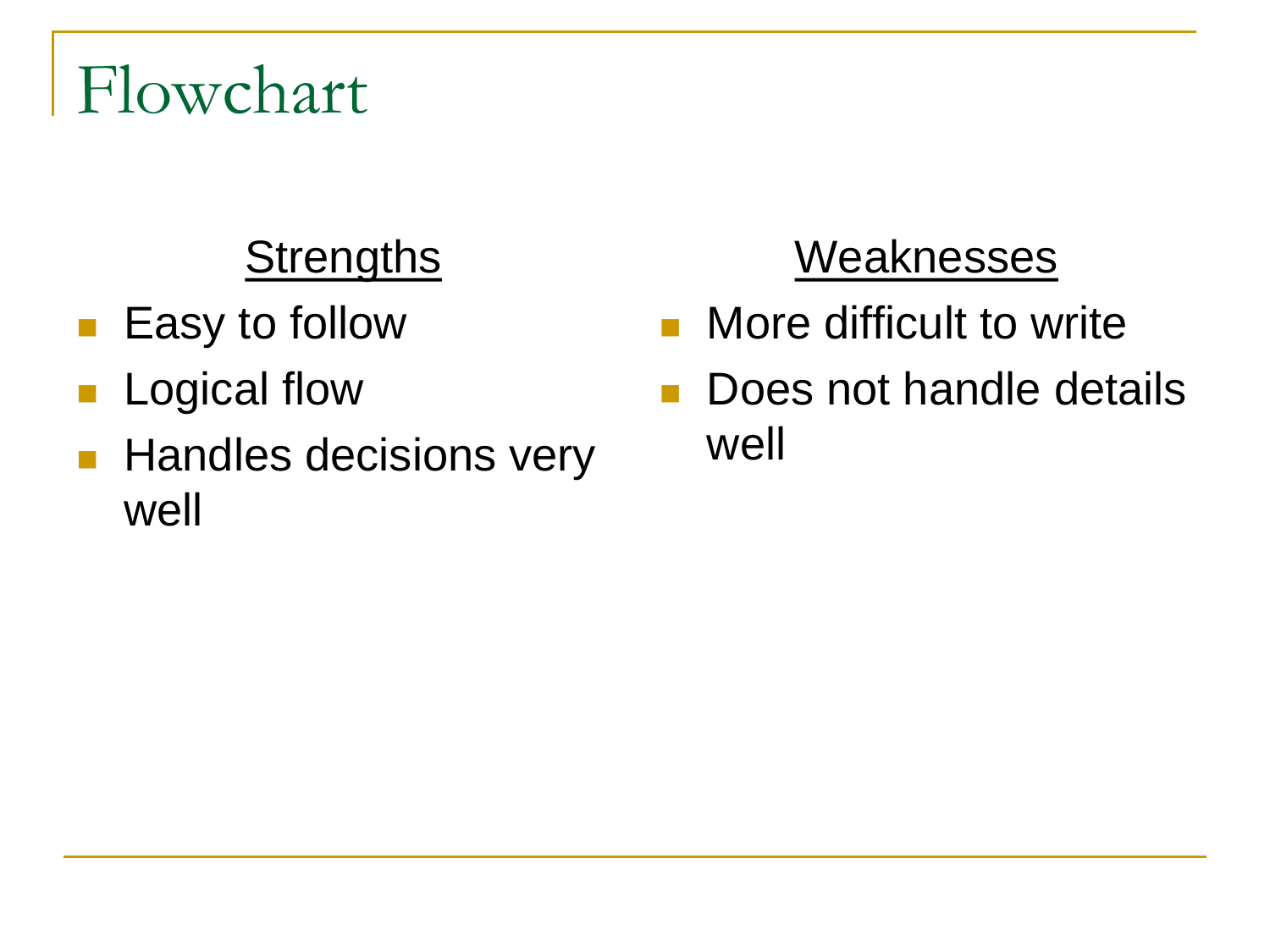#### Standard Flowchart Symbols

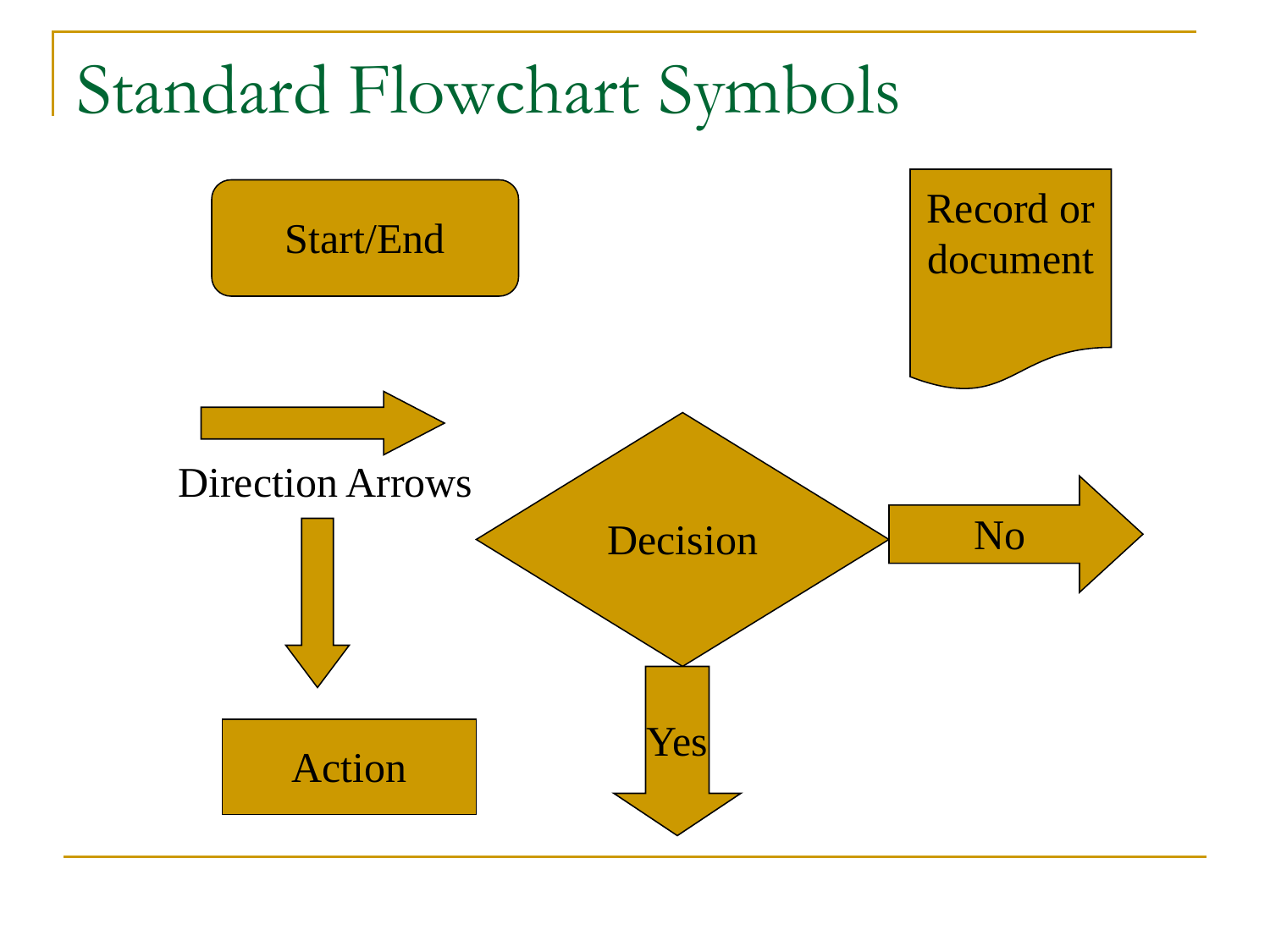

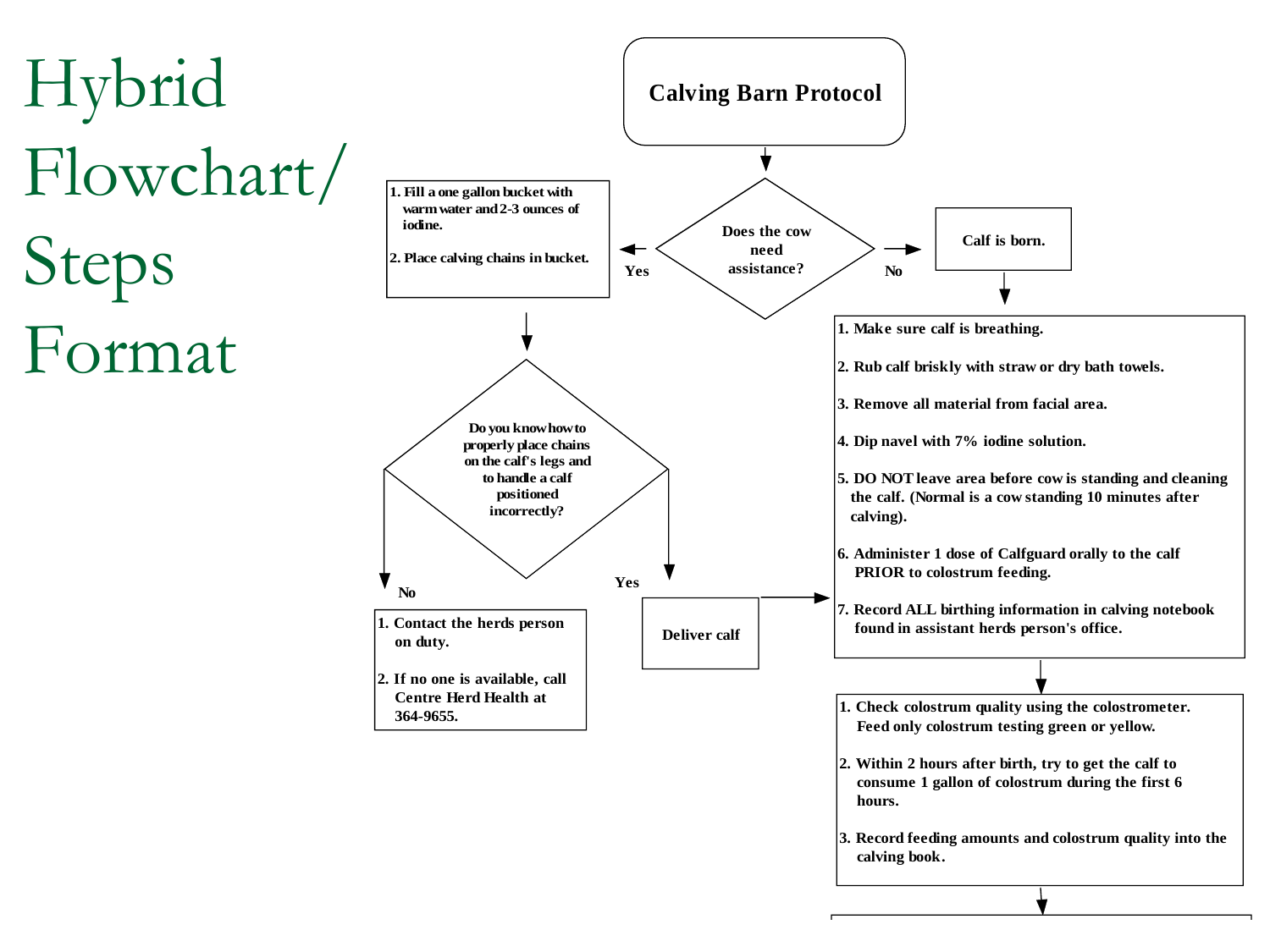# Part 3

#### Performance Monitoring and Feedback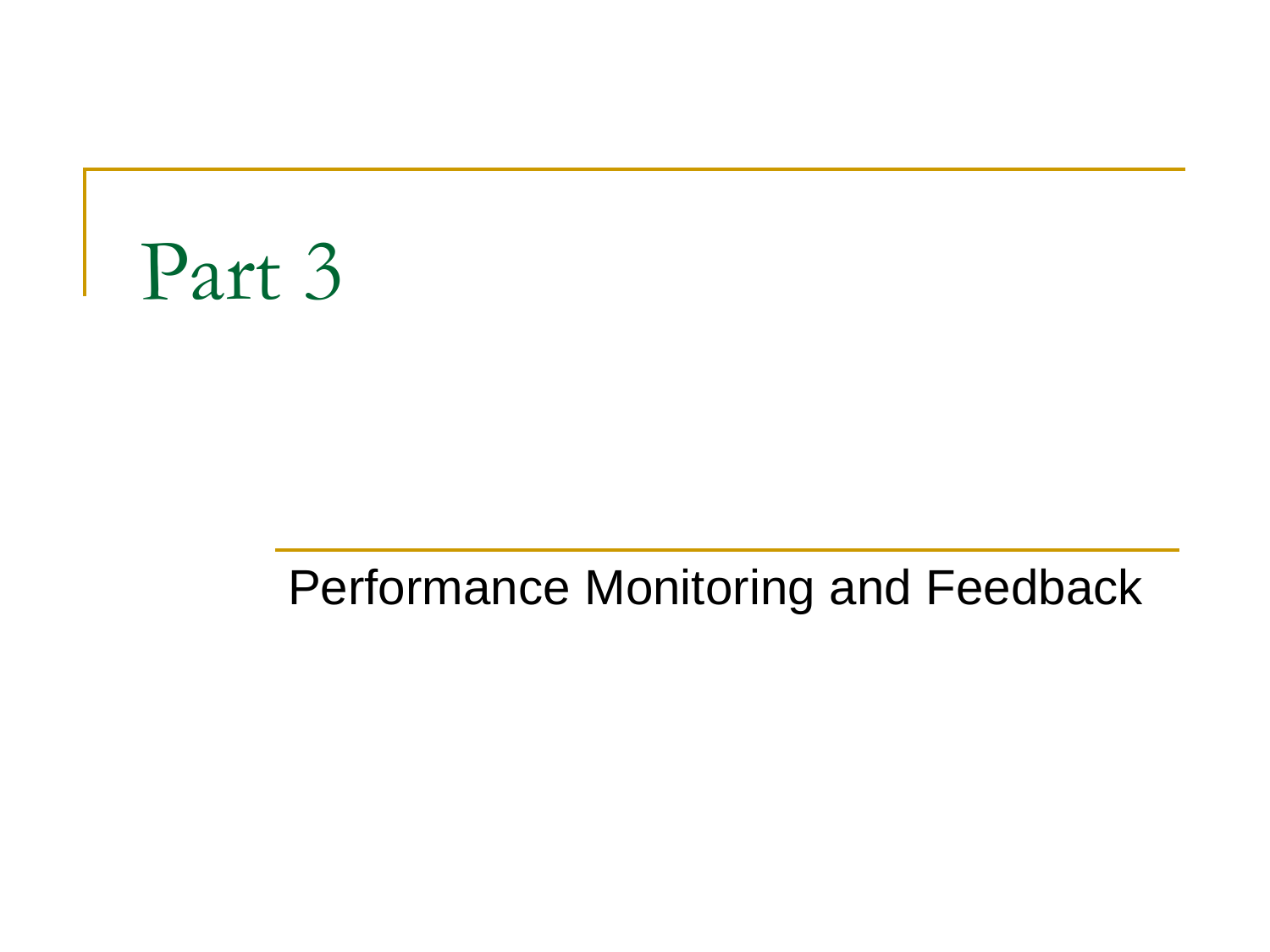# Provide Appropriate Feedback

#### **Positive Reinforcement**

- □ Use often to establish correct behavior
- **Negative Reinforcement** 
	- □ Use sparingly to reinforce consequences of poor behavior
- **Extinction** 
	- □ Use to eliminate unnecessary but harmless behavior
- **Punishment** 
	- □ Do not use with learners at all, only with experienced people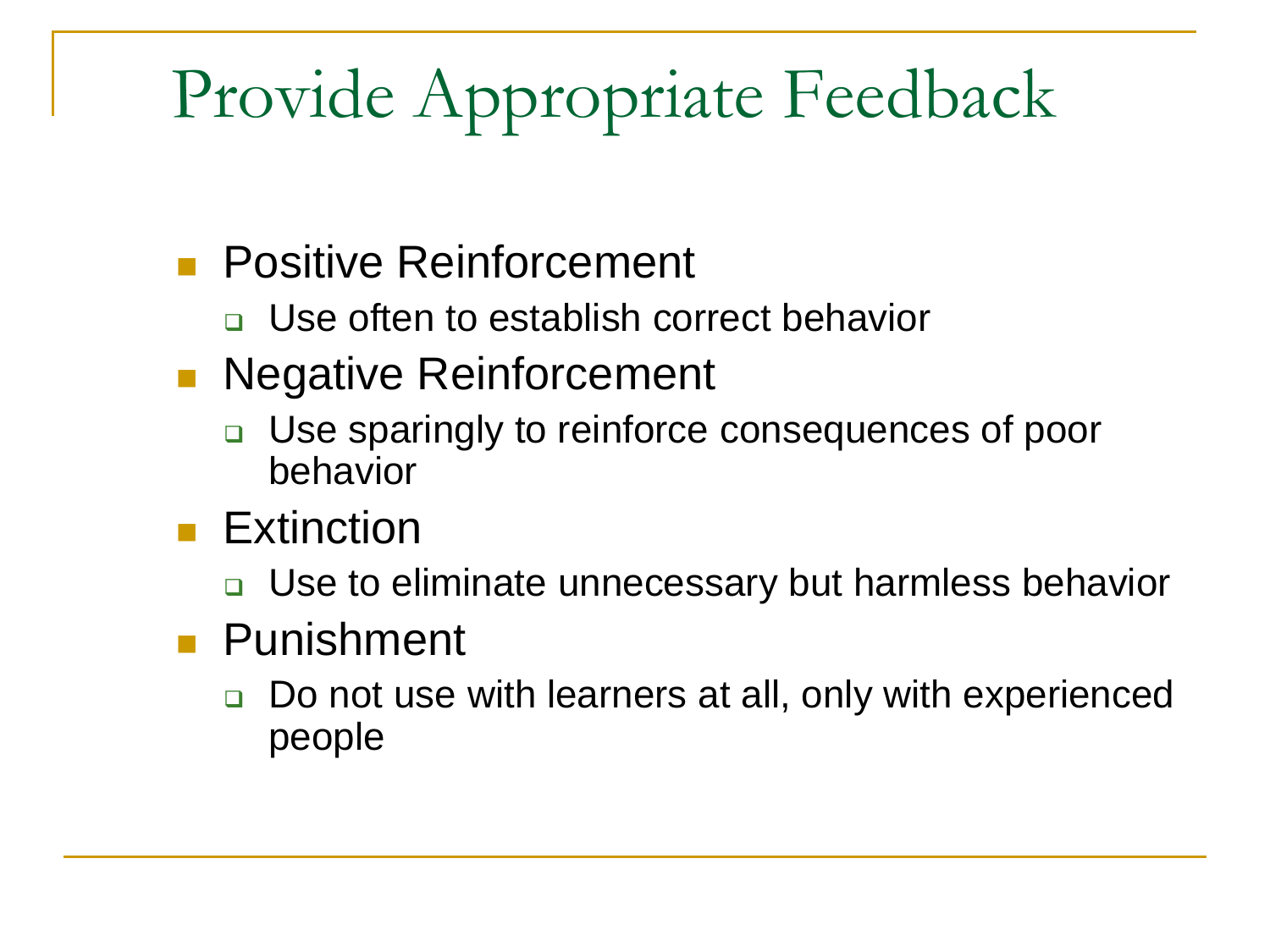#### No Feedback *is* Feedback

- **Providing no feedback to a person's good** efforts is extinction
- **No feedback indicates that an action is** unimportant or unnecessary
- Always provide positive feedback to support and encourage correct behavior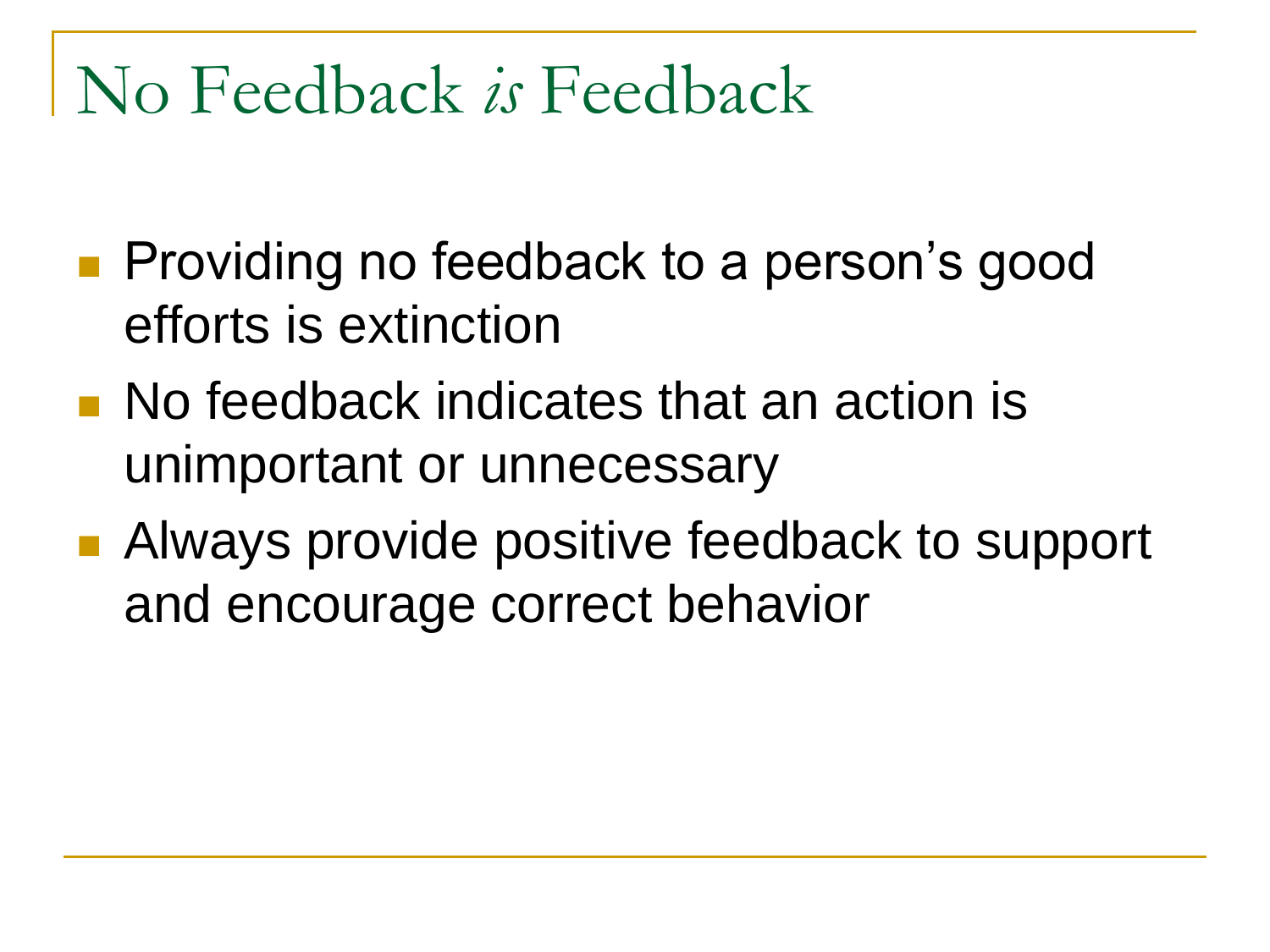Follow-up feedback and Coaching

- Catch people doing things right
- Continue providing deeper and more substantial information about why
- **Encourage people to become "experts"**
- **Use coaching to develop and enhance skills**
- **Use training as a way to adapt to change**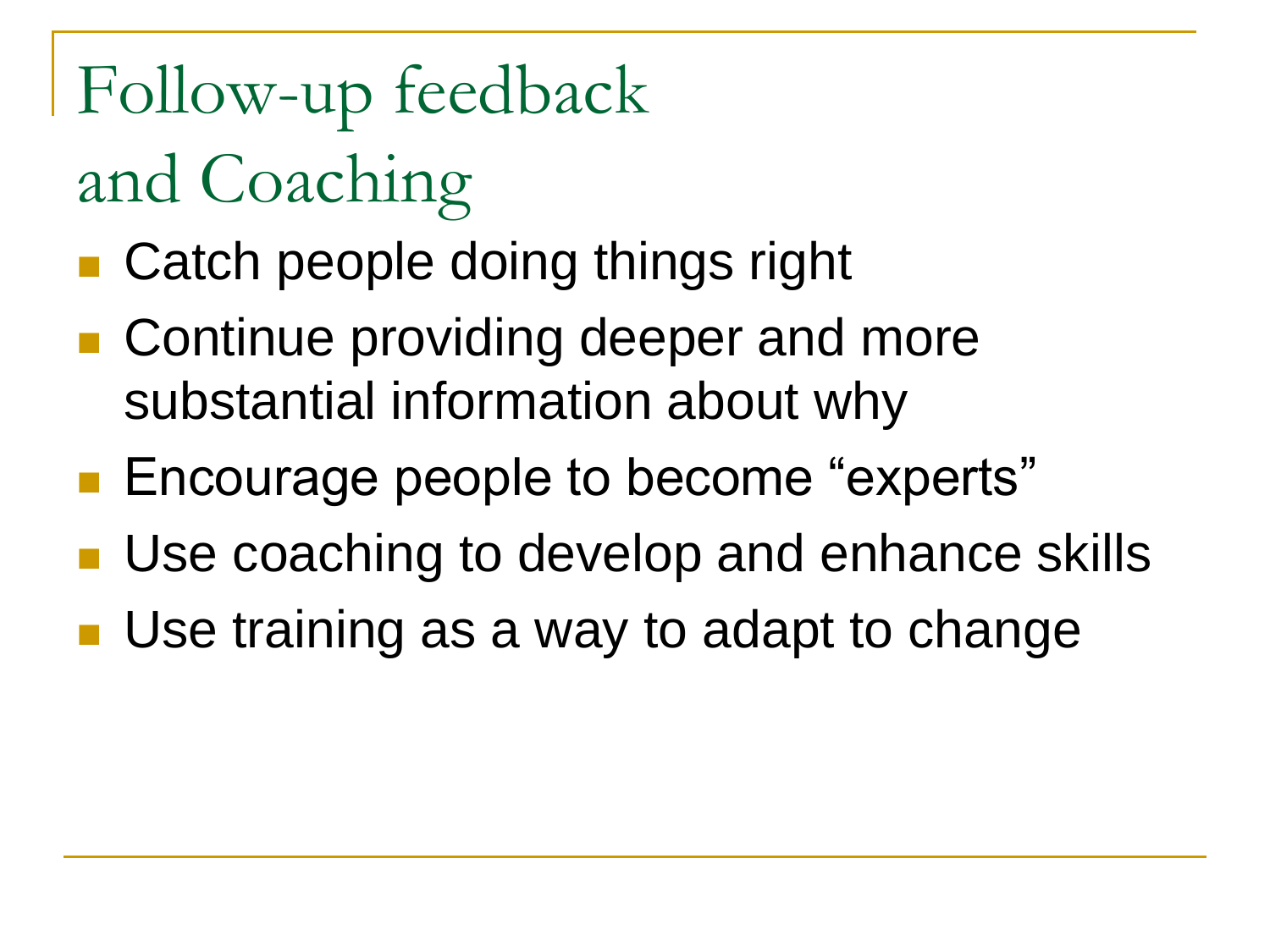#### Forums for Feedback

- Individual
	- □ Specific activities/behaviors within the individual's control
	- Activities that can be objectively observed or measured
- Group
	- □ Regular numerical data about results of a group's performance
	- □ Information about emerging trends (positive or negative) that the group can influence
	- Group recognition to build teamwork and recognize successes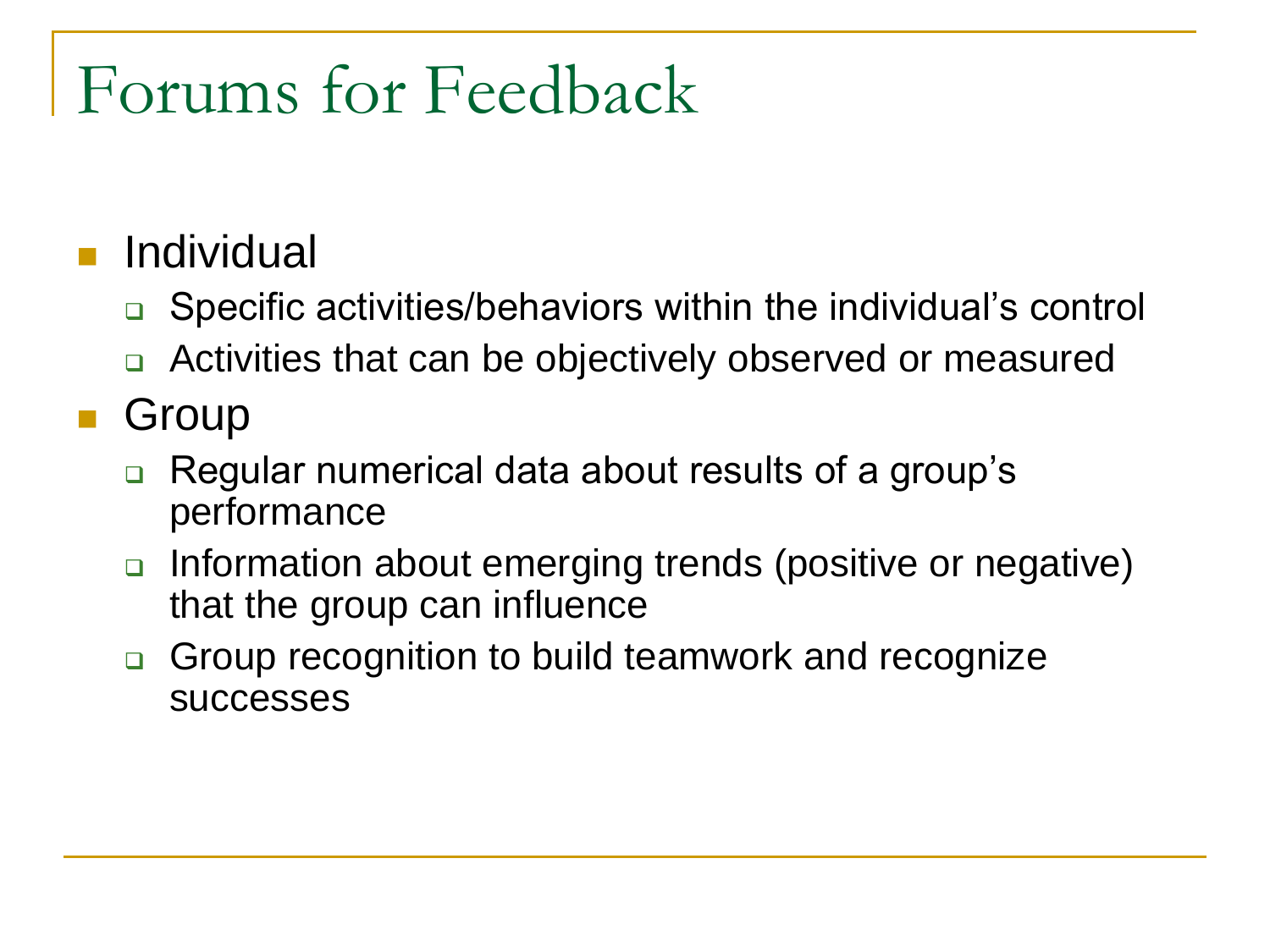# Gathering Information for Individual Feedback

- **Performance check** 
	- □ Check results of work after an assigned job is completed (i.e. Are stalls cleaned and bedded properly?)
- **D** Observation
	- □ Observe while completing work
- **Real time information plotting**

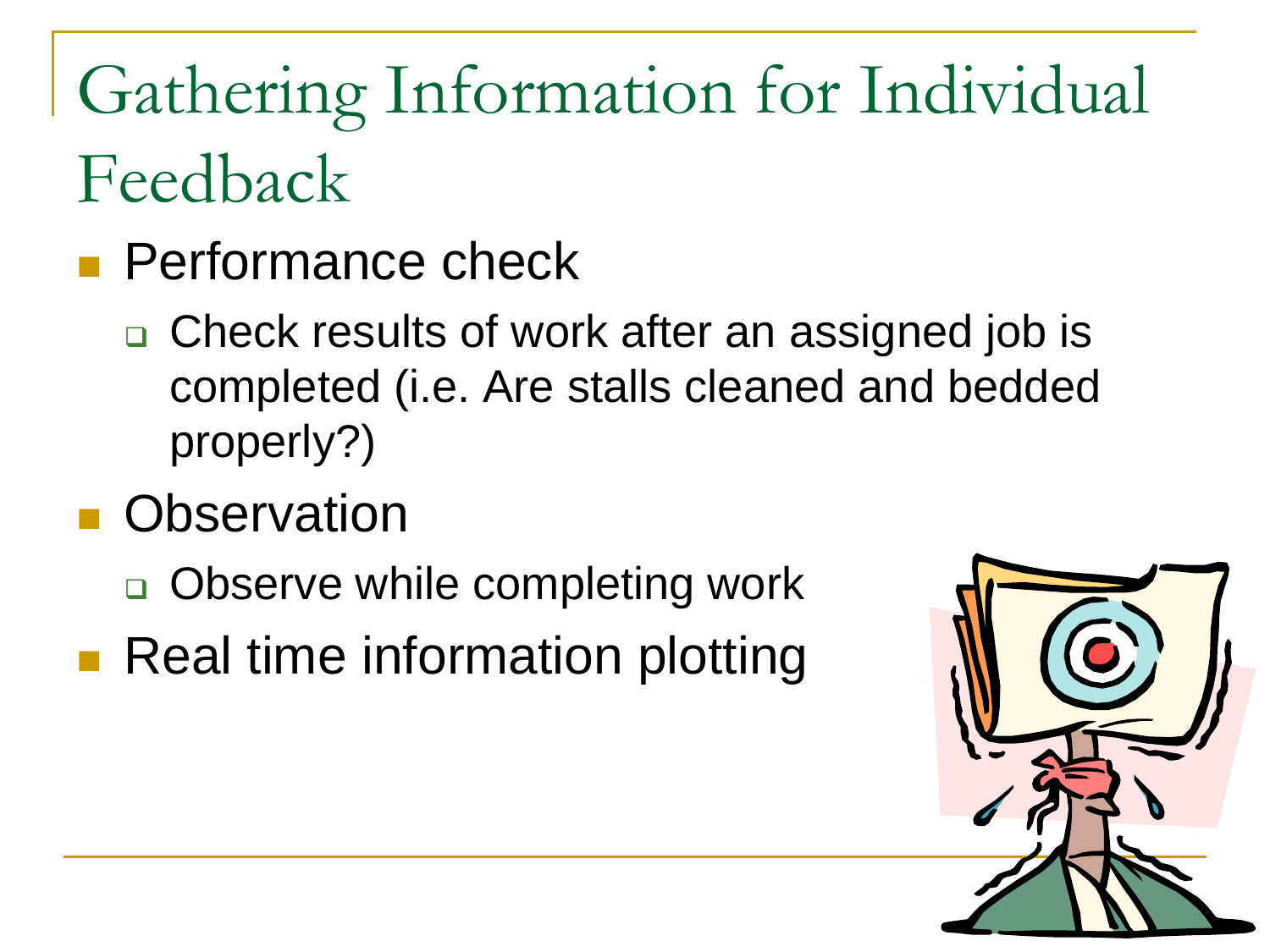Dairy Manager<sup>®</sup> Milk Meter

#### DairyManager Milk Meter



#### Automated Data Systems

|                                    |                                                                                              |                                                                                             |                                                                               |                                                                                                |                                                                                                             |                                                                                        | Milking report for 8/ 5/01 Milking 2 at 6:32 PM P501                                                                |                                                                                                               | Settings: 15:                                                                |                                                                                          |                                                                               |                                     |  |
|------------------------------------|----------------------------------------------------------------------------------------------|---------------------------------------------------------------------------------------------|-------------------------------------------------------------------------------|------------------------------------------------------------------------------------------------|-------------------------------------------------------------------------------------------------------------|----------------------------------------------------------------------------------------|---------------------------------------------------------------------------------------------------------------------|---------------------------------------------------------------------------------------------------------------|------------------------------------------------------------------------------|------------------------------------------------------------------------------------------|-------------------------------------------------------------------------------|-------------------------------------|--|
| 25%<br>4.<br><b>SERIE</b><br>Total | Total<br>Milk:<br>2895<br>8147<br>396<br>182<br>5520<br>3611<br>352<br>17<br>223333<br>21121 | Milk:<br>/8t<br>457<br>1537<br>72<br>44<br>1623<br>3186<br>918<br>30<br>204<br>2356<br>3249 | Milk<br>$/$ Cow<br>19<br>35<br>22<br>20<br>25<br>22<br>25<br>17<br>1542<br>26 | Cows<br><b>REGION</b><br>154<br>236<br>18<br>9<br>217<br>163<br>14 <sup>°</sup><br>2252<br>813 | Cows<br>/Hr<br>$x = \pm 1$<br>24<br>44<br>$\mathfrak{g}$<br>2<br>63<br>143<br>36<br>30<br>12<br><b>SOME</b> | Total<br>6:20<br>5:18<br>5:26<br>4:06<br>3:24<br>1:08<br>0:23<br>0:02<br>0:05<br>生命変換工 | Start<br>Time Time<br>11:32<br>12:35<br>12:36<br>13:00<br>14:28<br>16:18<br>17:27<br>17:49<br>17:50<br><b>DERES</b> | Stop<br>$T1m\theta$<br>17:52<br>17:54<br>18:02<br>17:06<br>17:53<br>17:27<br>17:50<br>17:52<br>17:55<br>11772 | Avg<br>4.7<br>6.5<br>4.65.0<br>5.8<br>5.5<br>5.4<br>5,4<br>0.4<br>2.9<br>325 | Avg<br>#/m Dur<br>$= 1.4$<br>4.1<br>5.6<br>3.5<br>4.9<br>4.2<br>4.7<br>2.2<br>5.7<br>275 | Avg<br>Dev<br>$-0.07$<br>$-2$<br>$-4$<br>$\circ$<br>$-3$<br>$-4$<br>-5<br>308 | Not<br>1D<br>$m = 10$<br>$-2$<br>10 |  |
| The planet of the Con-             |                                                                                              |                                                                                             |                                                                               |                                                                                                | 125                                                                                                         | 6:30                                                                                   | 11:32                                                                                                               | 18:02                                                                                                         | 5.6                                                                          | 4.8                                                                                      | $-3$                                                                          | #ne<br>16                           |  |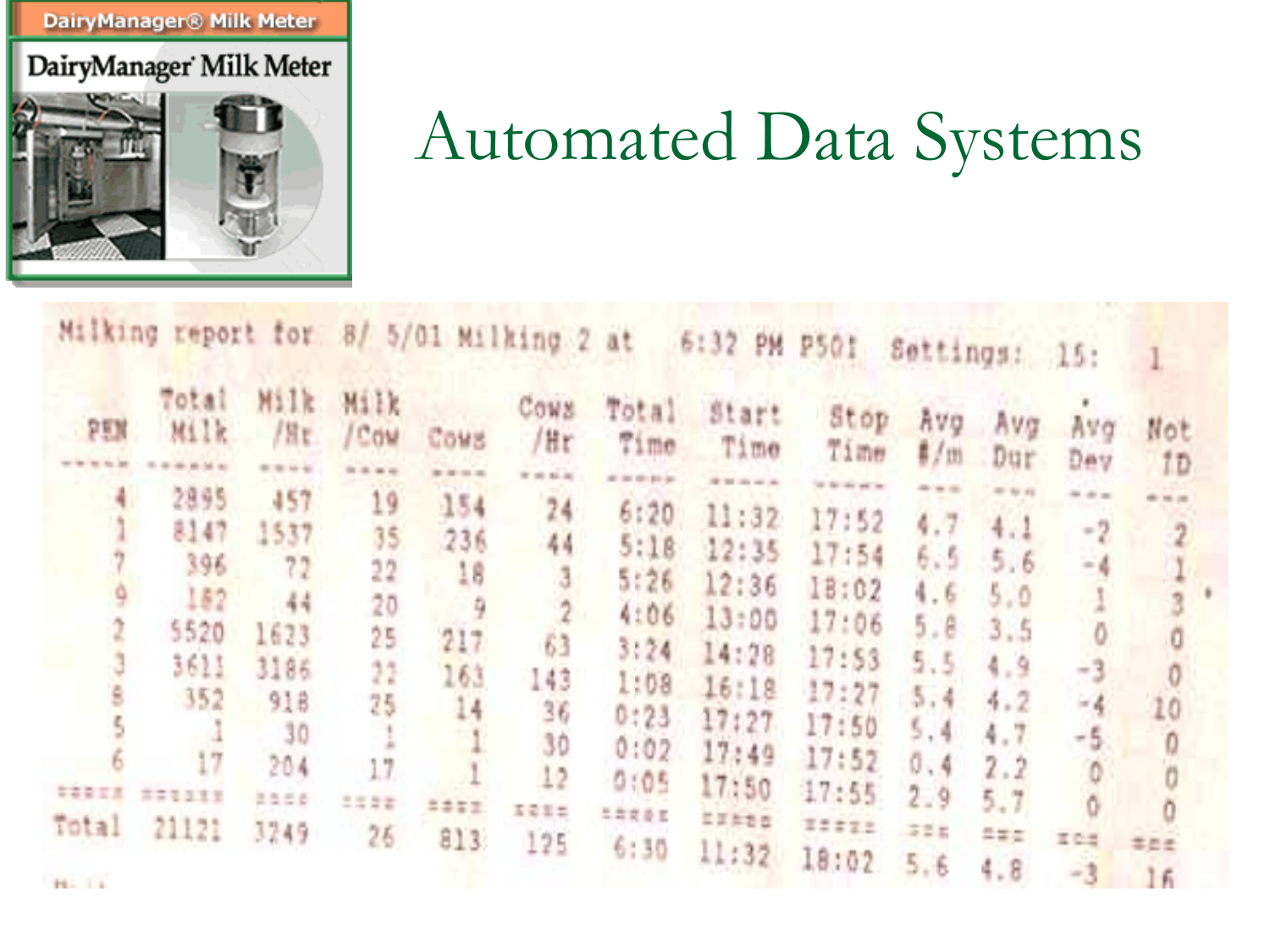#### Real Time Information Plotting

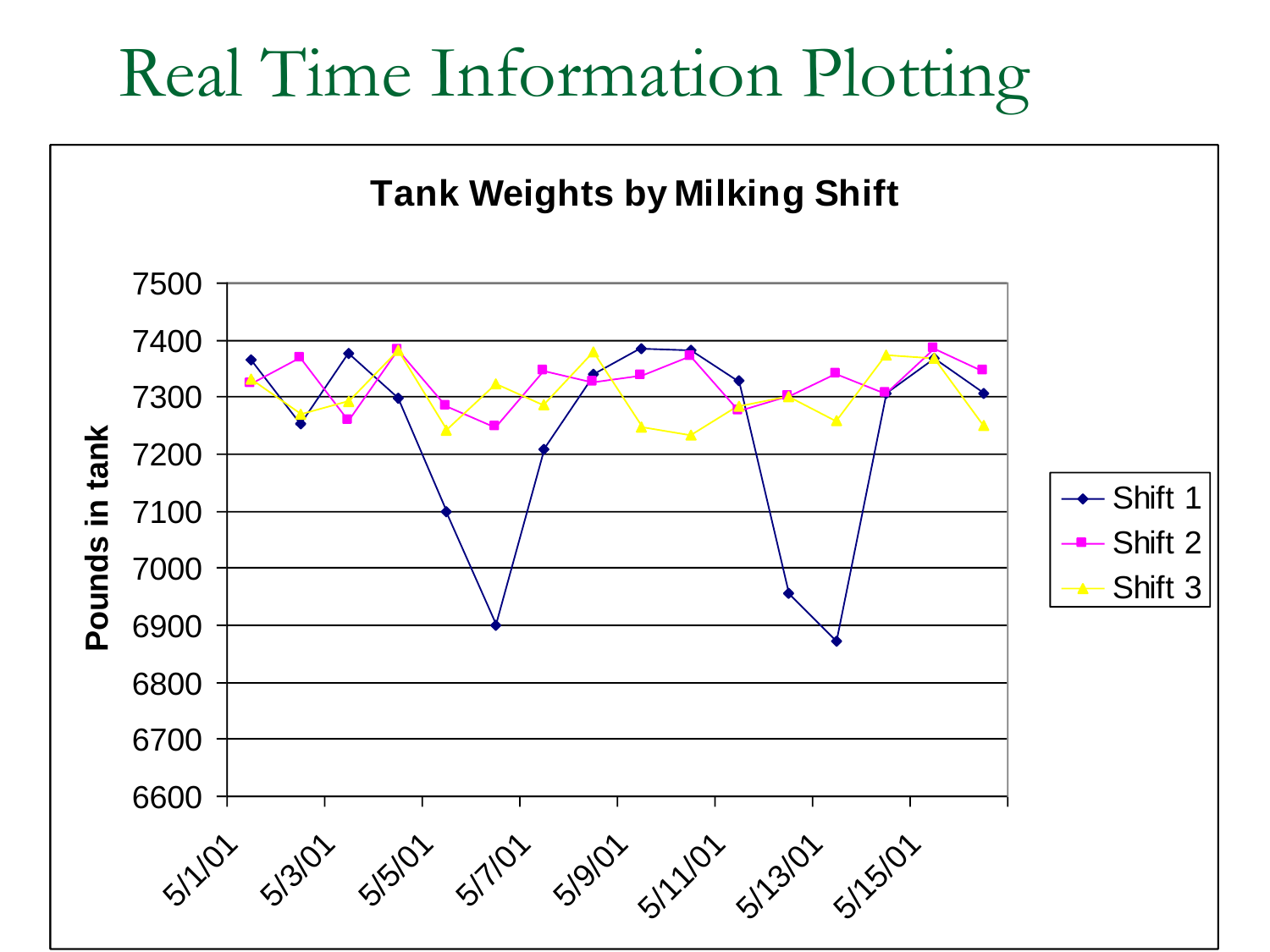### Examples of Individual Feedback

- **Teat end cleanliness**
- Total feed mixing time
- **Free stall cleanliness**
- Bulk tank weights?
- Status of calf bedding
- Reflective behavioral interview (+or-) of decision making while following complex SOPs like calf delivery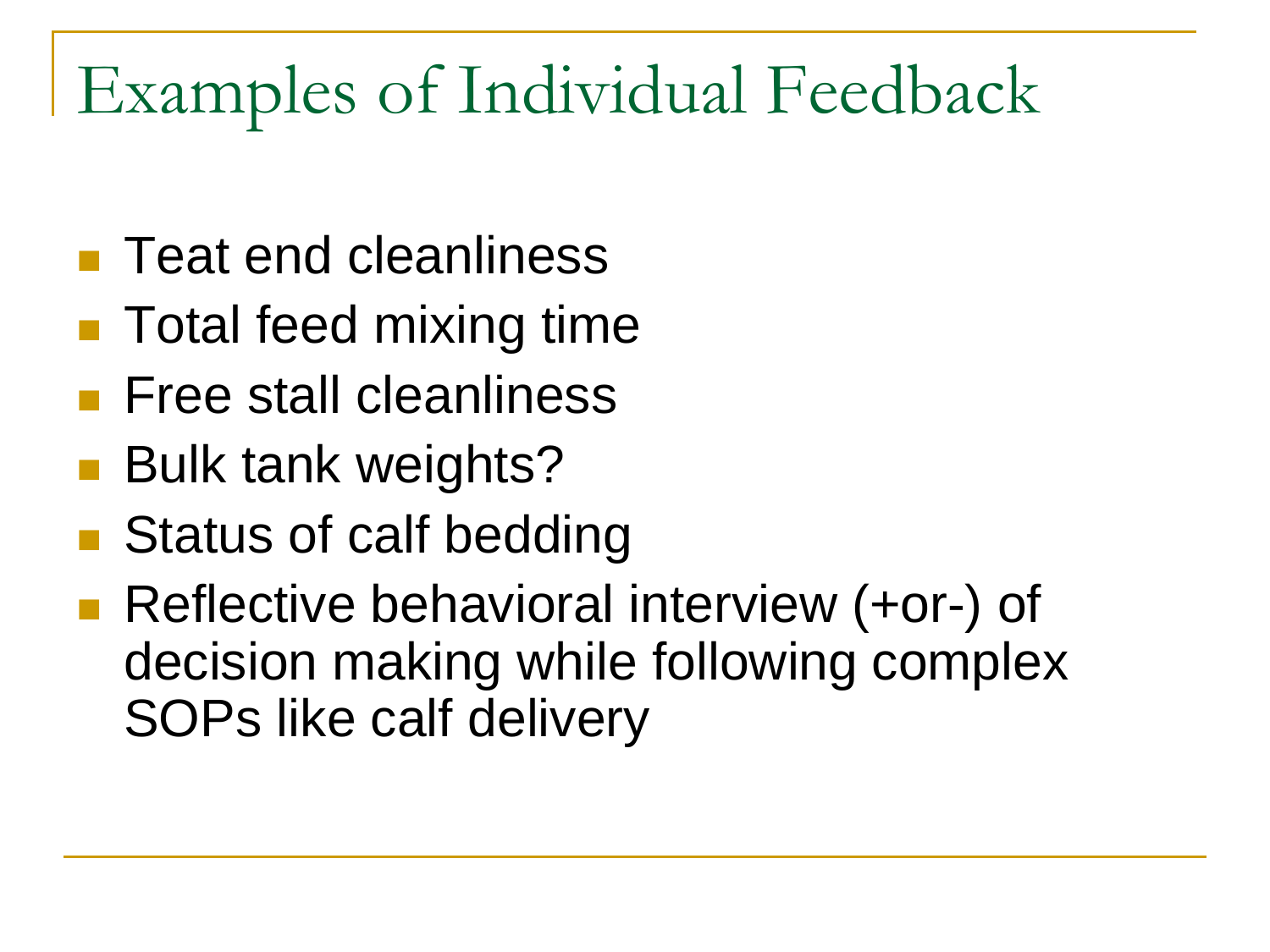#### Reflective Behavioral Interview

- 1. Describe for me your role in the incident? (good or bad)
- 2. Tell me in detail about how you made your decisions?
- 3. What were the outcomes?
- 4. What would you have done differently if you could go back and change it?
- 5. What have you done since?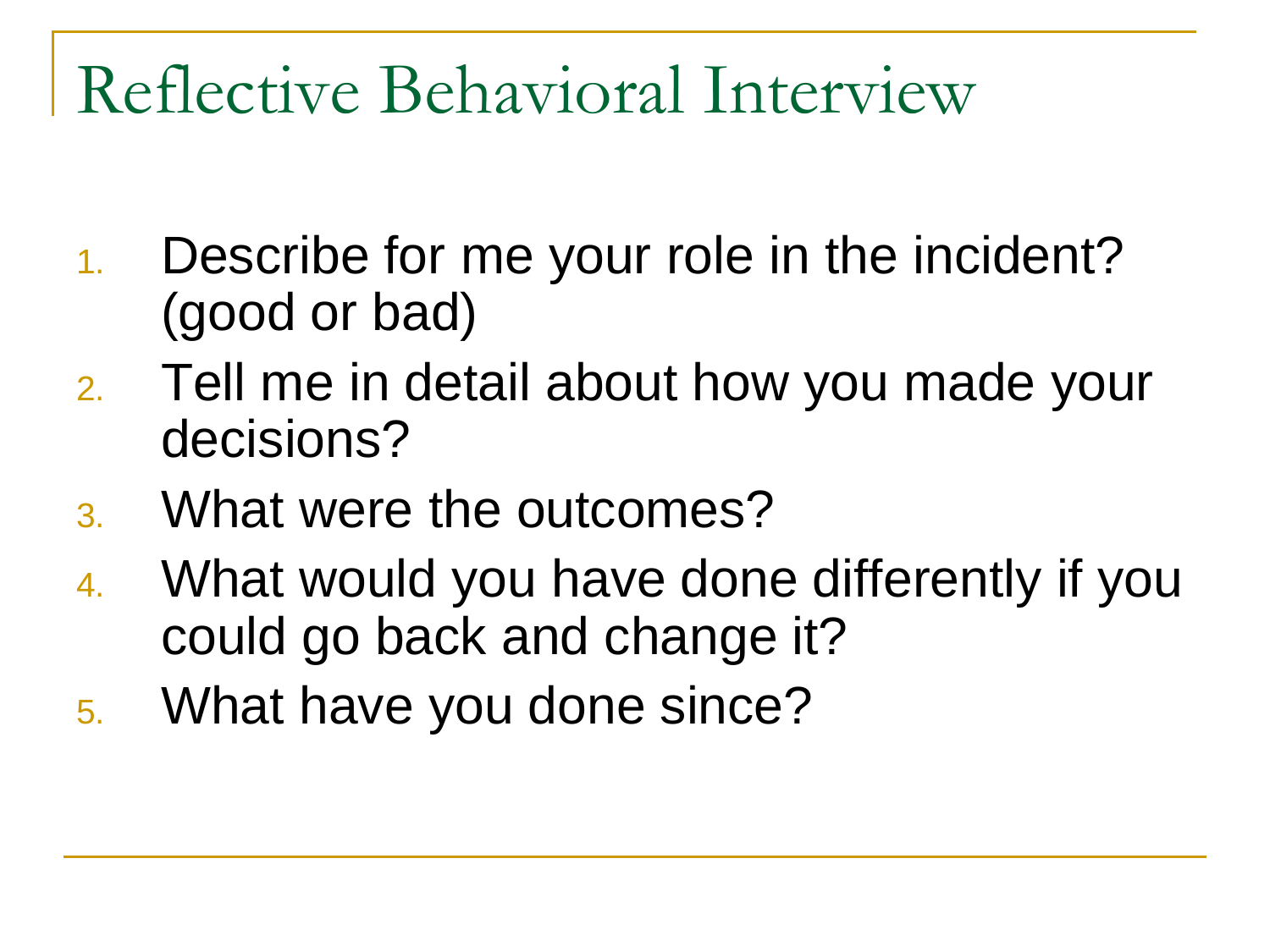# Group Feedback

- Simple plotting and trend lines
- **Control charts**
- Group problem solving meetings to address performance challenges
- Group recognition to build teamwork and recognize successes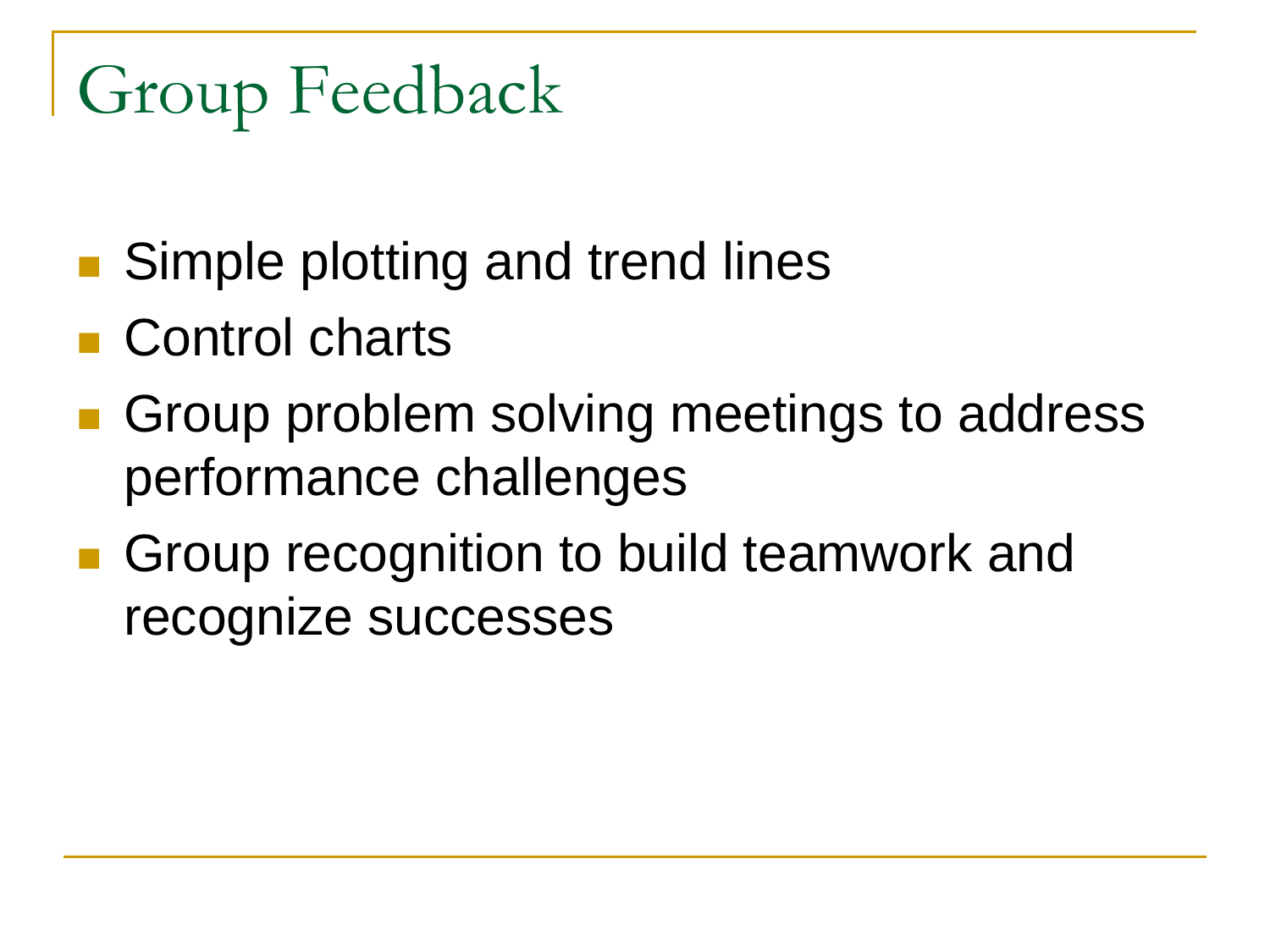## Examples of Group Feedback

- **Milk quality measures**
- Bulk tank weights (Could be individual feedback in some cases)
- **Pregnancy rate**
- Maintenance of equipment and barns
- More…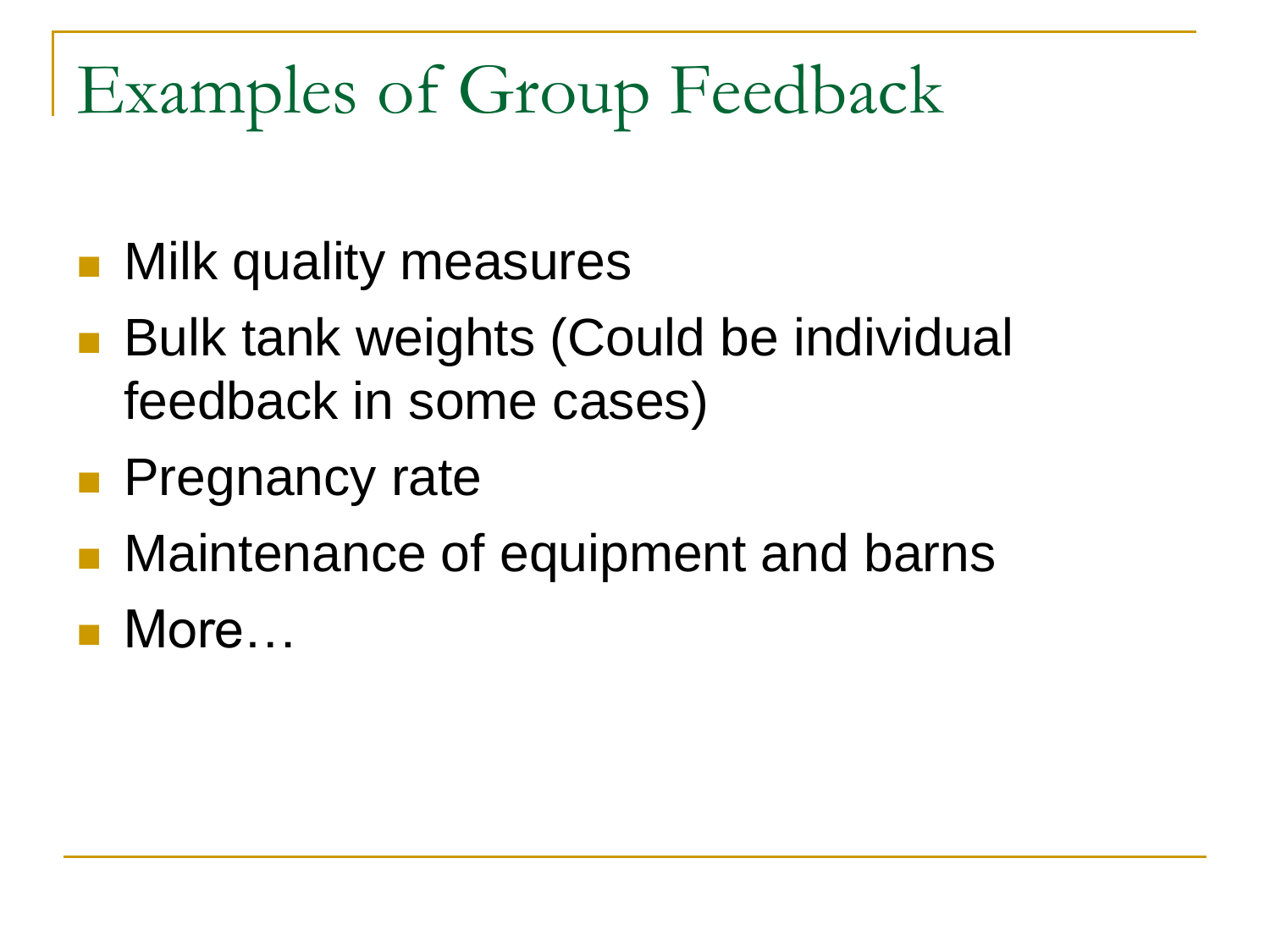#### Simple Plotting and Trend Charts

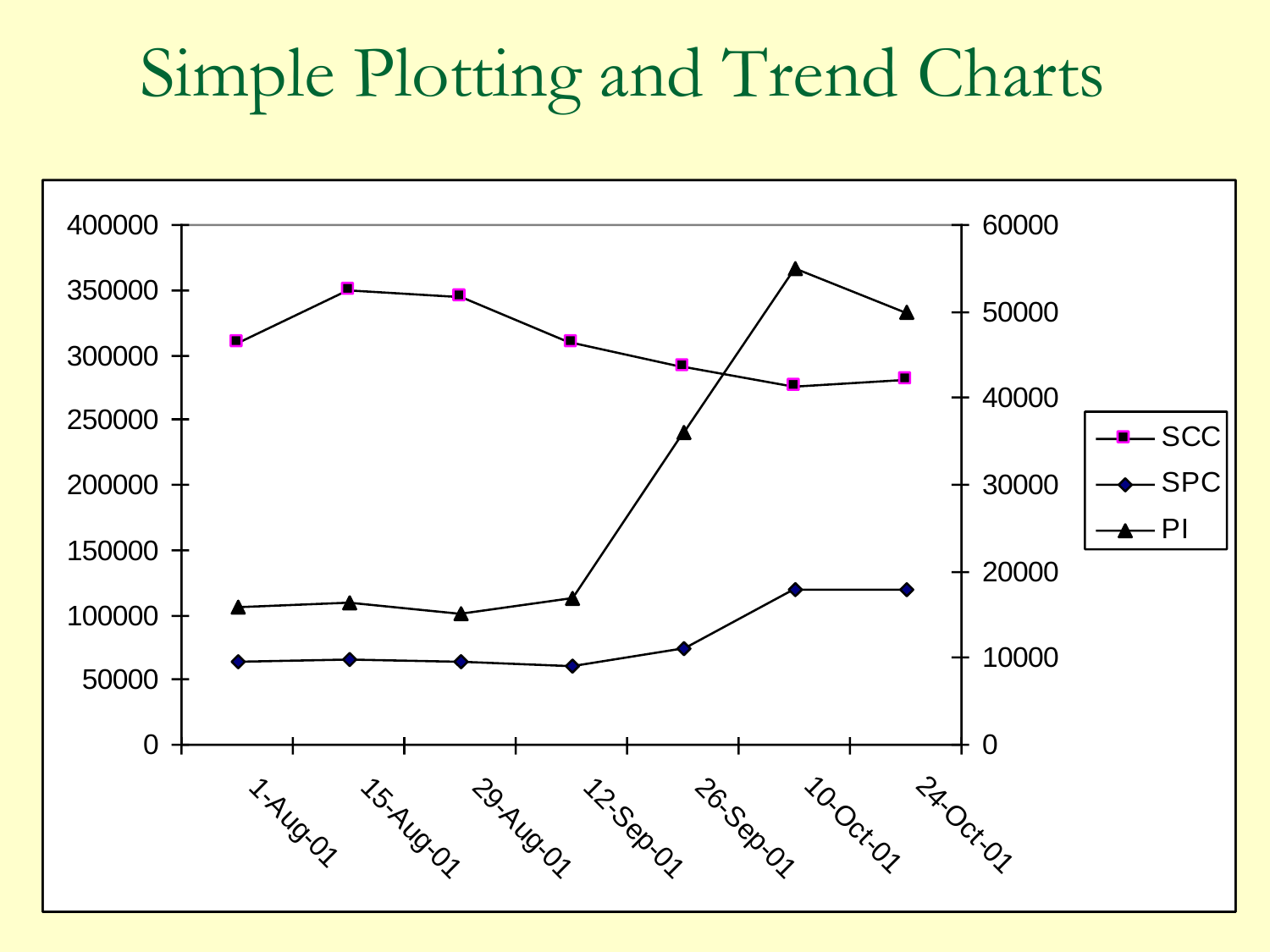#### Control Charts

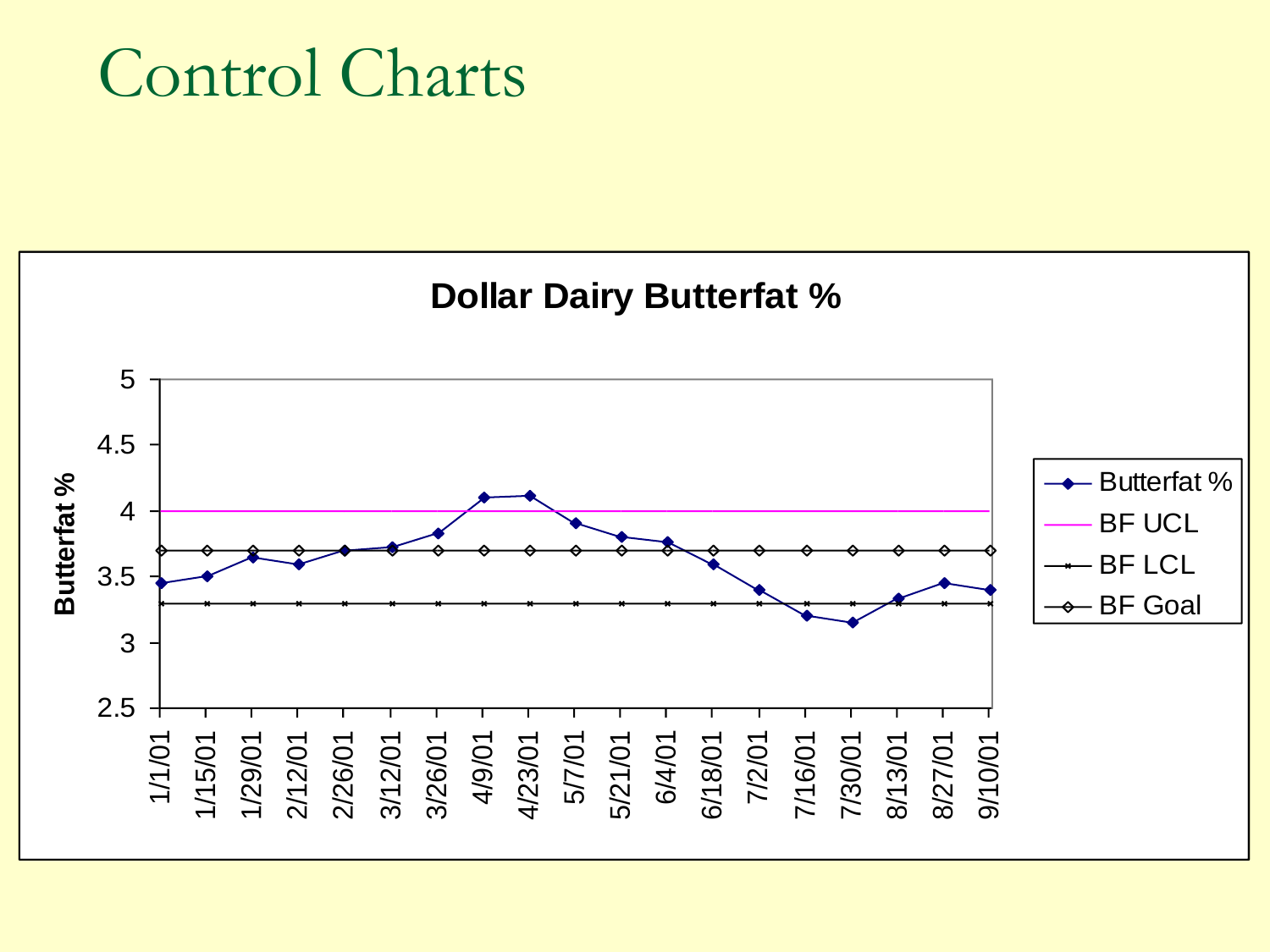## Simple Feeding Monitor

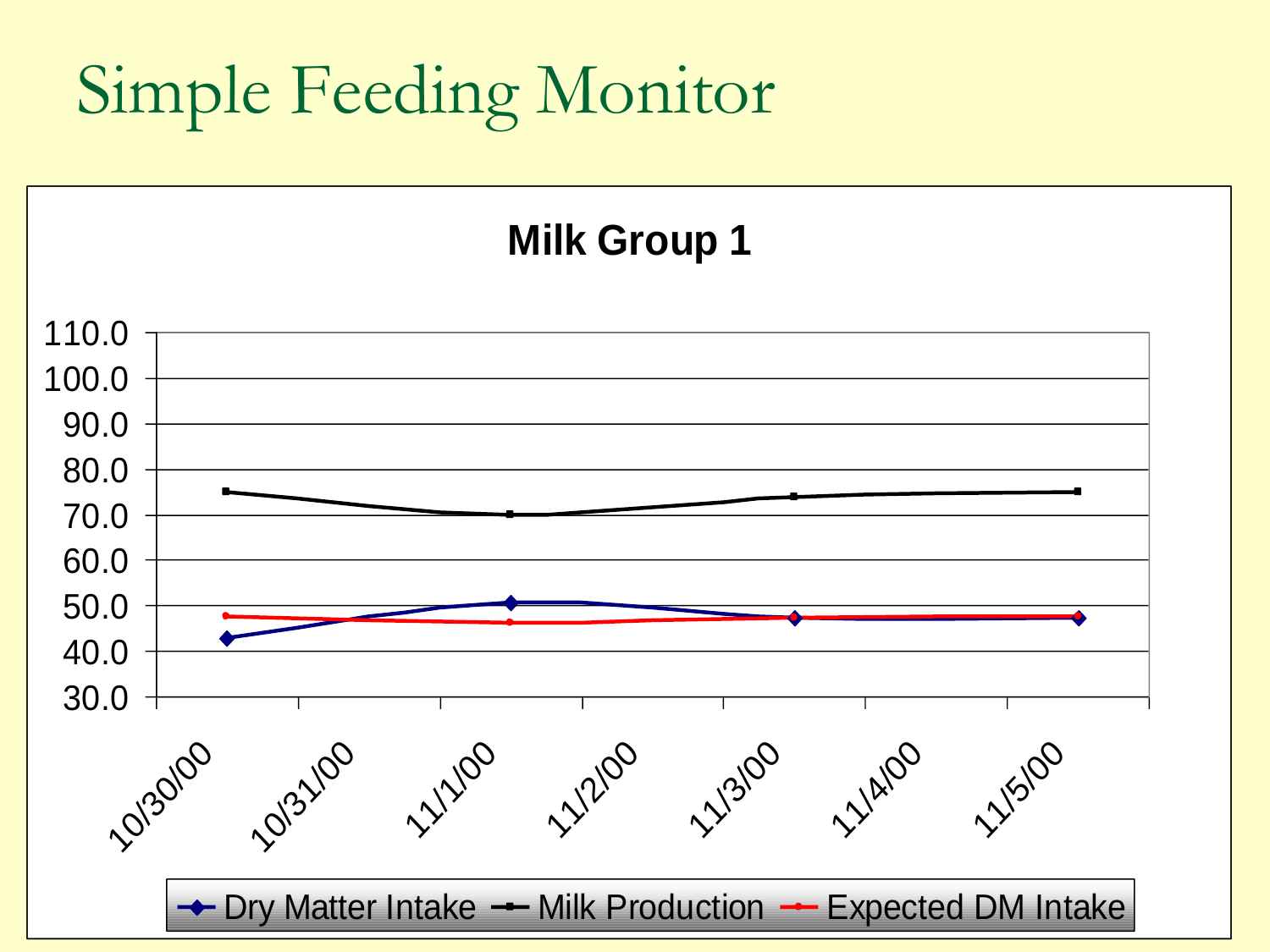# Part 4

#### System Implementation and Improvement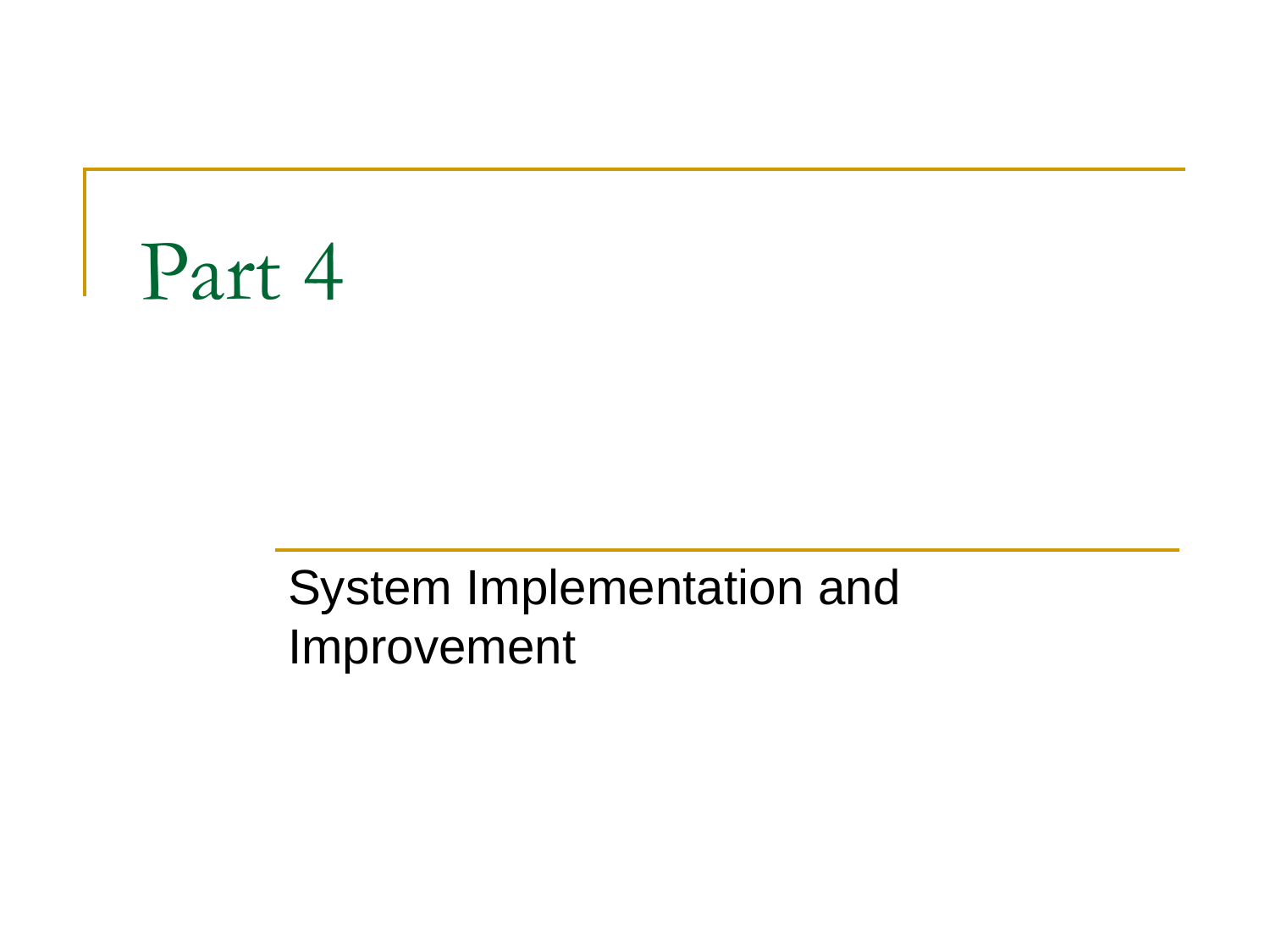### Overcoming Resistance

- **Attitude: "We've done it** just fine the old way up to now!"
- **Problem: Fear of** change
- Solution: Explain need for change and listen to concerns. Overcome with communication.

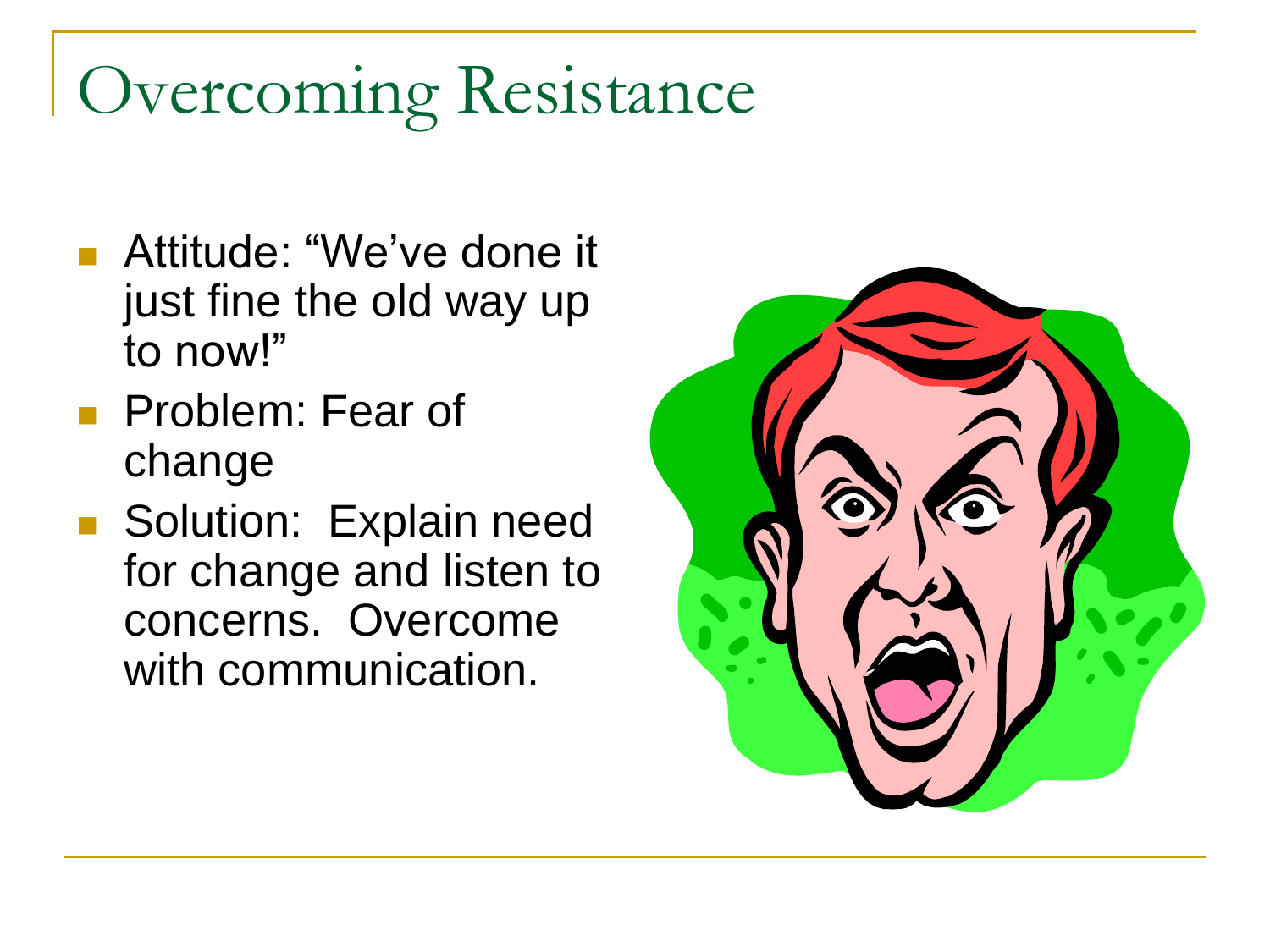#### Overcoming Resistance

- **Attitude: "This is no** benefit to me, just extra work!"
- **Problem: WII-FM** (What's In It For Me)
- **Solution: Share** mission and values of the business. Explain how improvement benefits everyone.

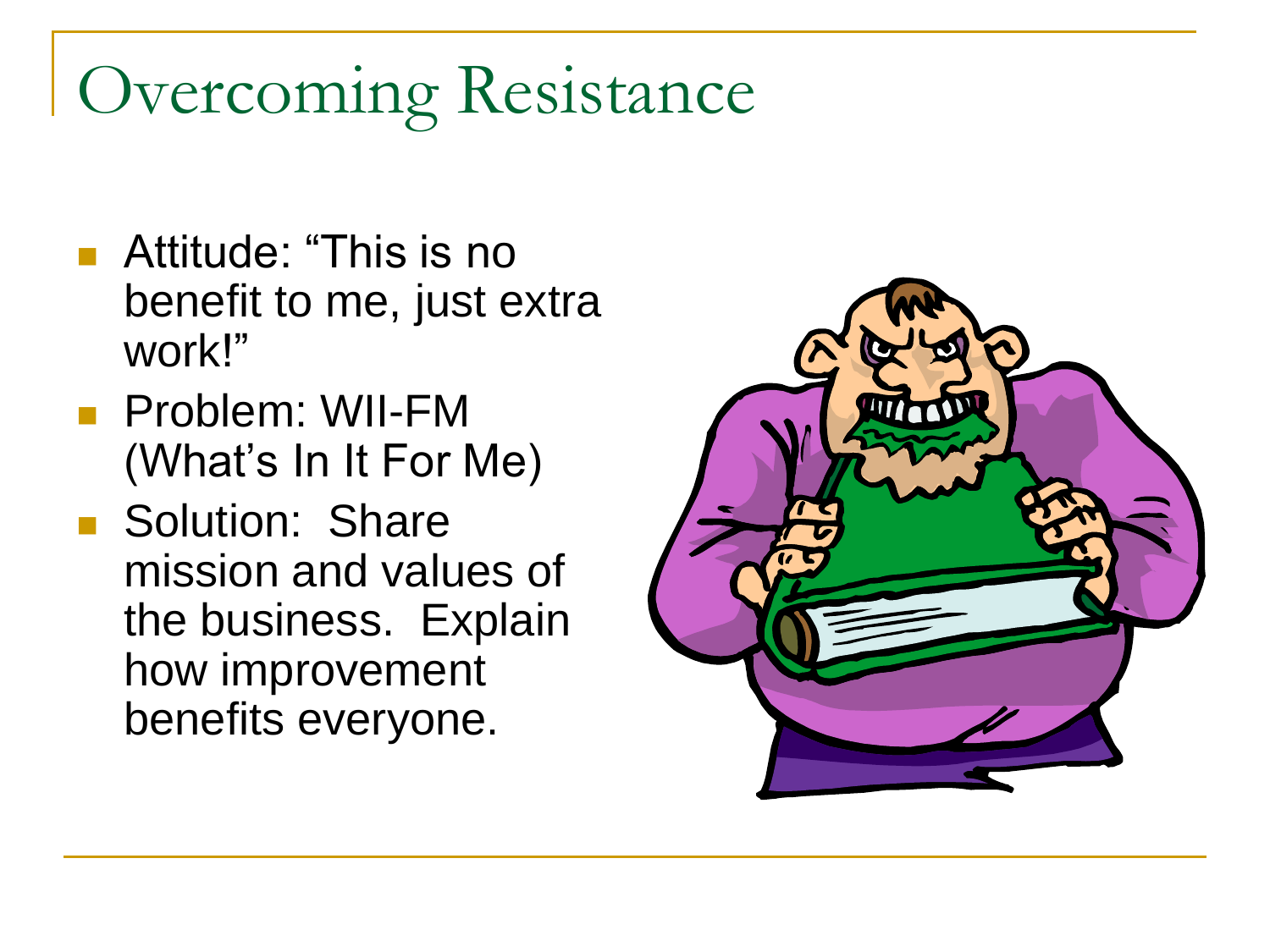#### Overcoming Resistance

- Attitude: "The boss wants to micro-manage everything we do."
- **Problem: Lack of** empowerment.
- Solution: Encourage people to take an active role in shaping change and improving quality.

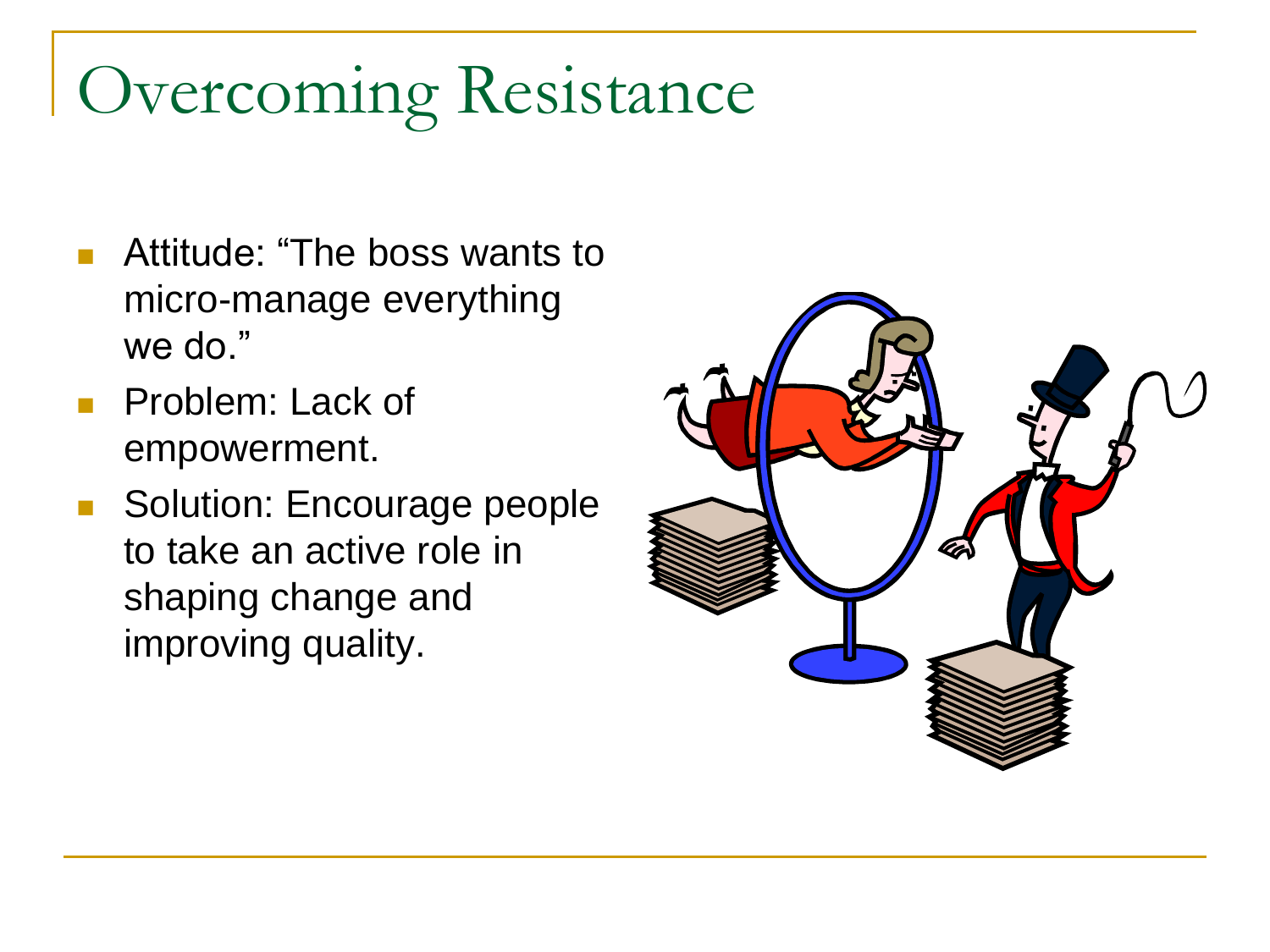# Seven Steps to Successful SOPs

#### 1. Plan for results

- $\triangleright$  Design SOPs with definite results in mind.
- **EXED:** Improves communication and cooperation with stakeholders
- $\triangleright$  Leads to appropriate monitors
- 2. Write a first draft
	- $\triangleright$  Gives a basis for discussion
	- $\triangleright$  Reduces excessive speculation about how to begin
- 3. Internal review
	- $\triangleright$  Access ideas
	- $\triangleright$  Build commitment and buy-in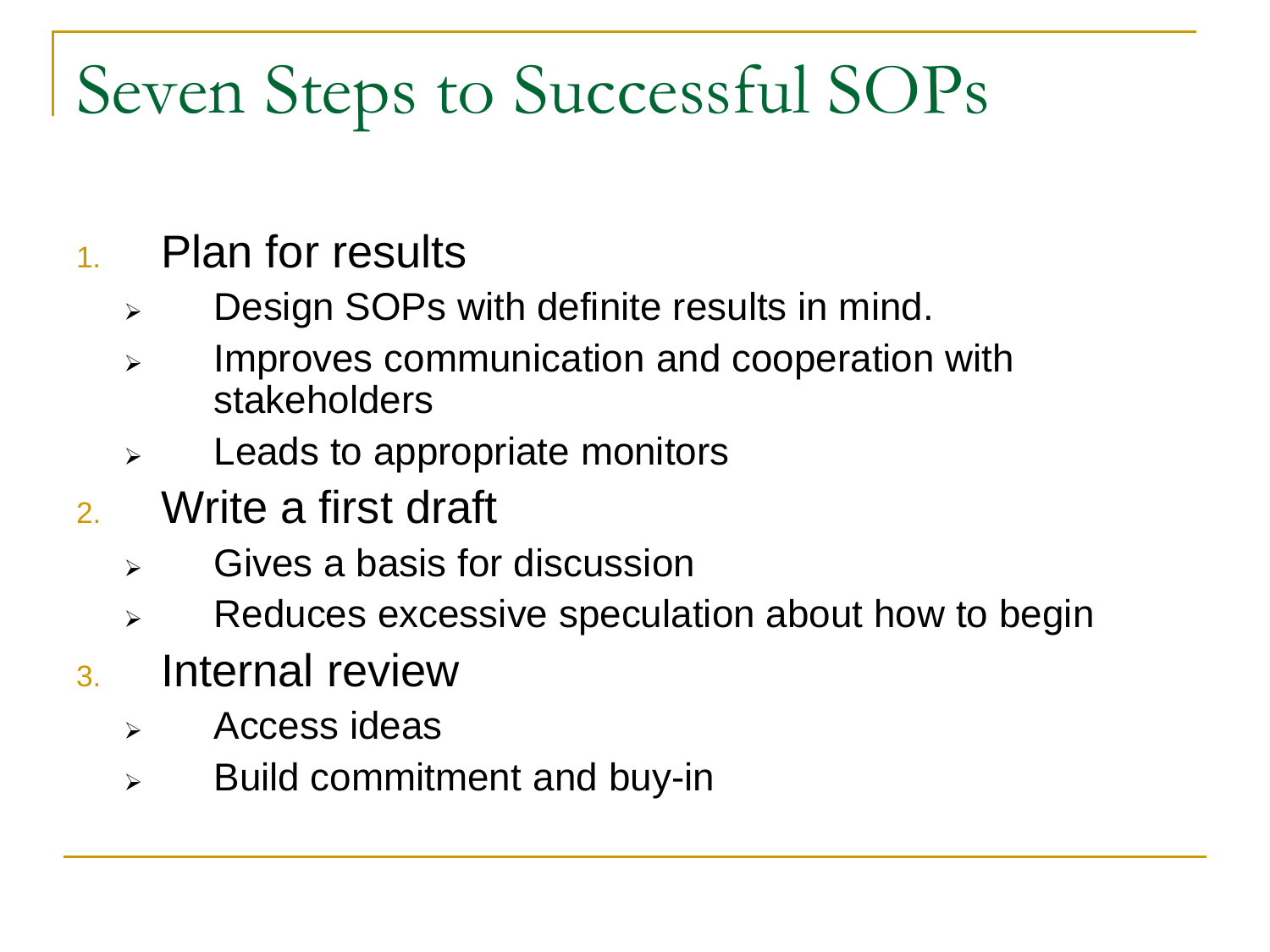# Seven Steps to Successful SOPs

- 4. External Review
	- Access ideas and expertise
	- $\triangleright$  Build commitment and buy-in
- 5. Testing
	- $\triangleright$  Let someone unfamiliar with the job try to follow the procedure
- 6. Post
	- $\triangleright$  In workplace and employee information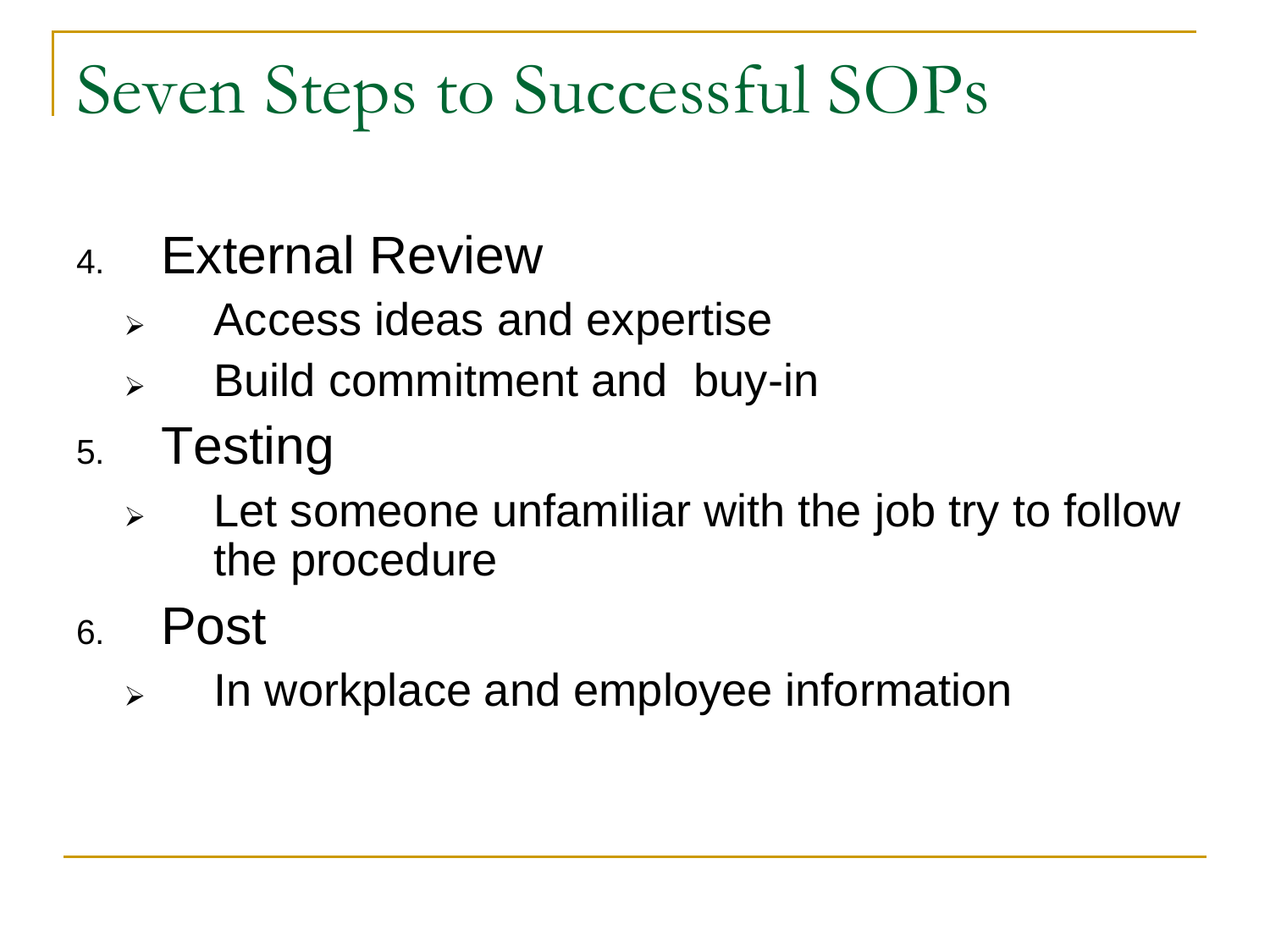## Seven Steps to Successful SOPs

#### 7. Train

- $\triangleright$  Define the learning objective
- $\triangleright$  Explain and demonstrate both why and how each step is done
- $\triangleright$  Give opportunity for learner to practice
- Observe and make key corrections
- $\triangleright$  Provide appropriate feedback
- $\triangleright$  Be patient, follow up as needed with coaching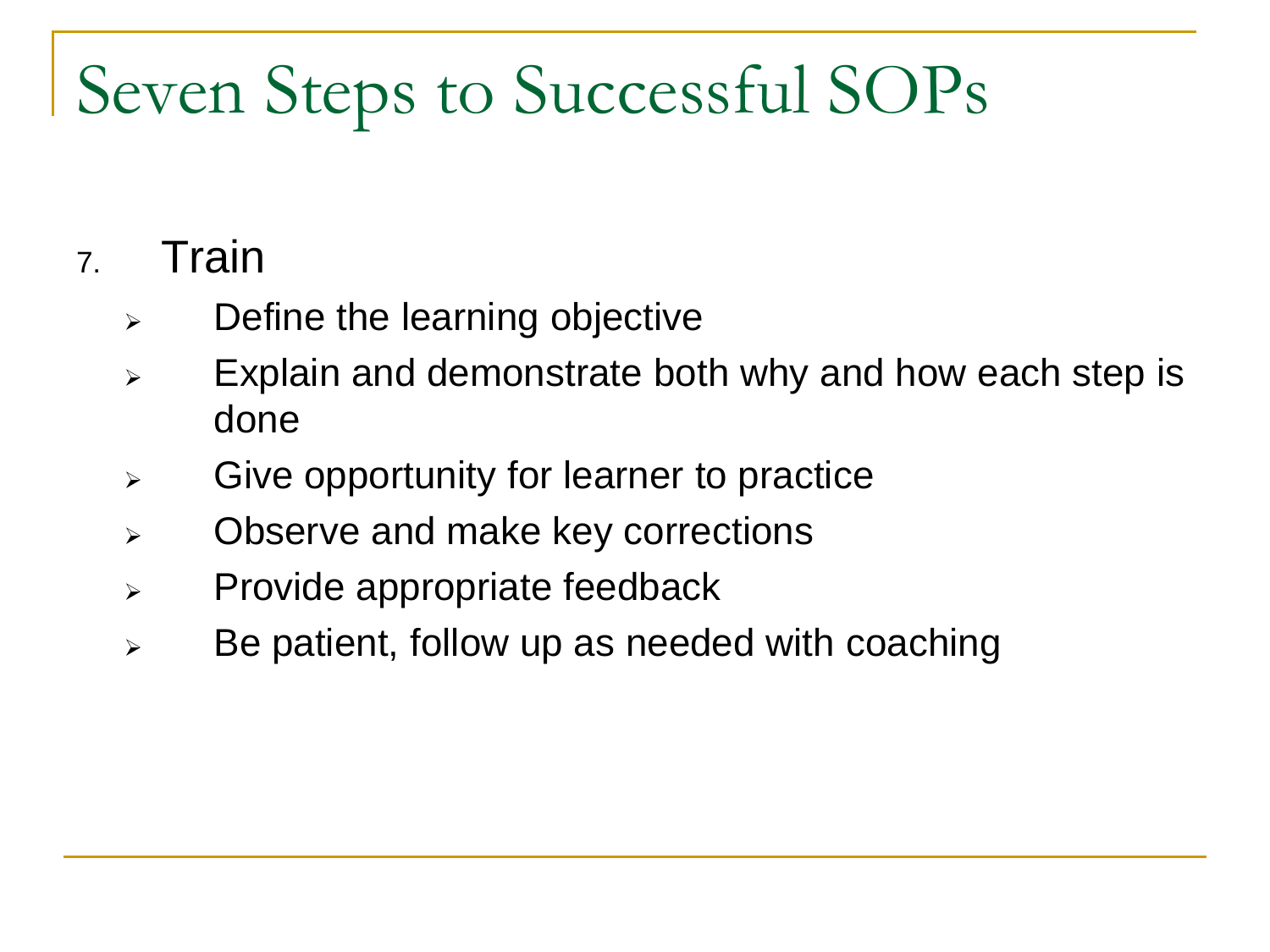# The Simple S-T-P Problem Solving Model

- $S =$  Situation (problem)
	- Clearly define the problem
	- Seek to clarify all points of view
- $\blacksquare$  T = Target (ideal)
	- Clearly define the target
	- Clarify all aspects of the ideal situation
- $\blacksquare$  P = Plan
	- Don't rush to plan until S and T are thoroughly defined and understood by all parties.
- Each part must be developed in order.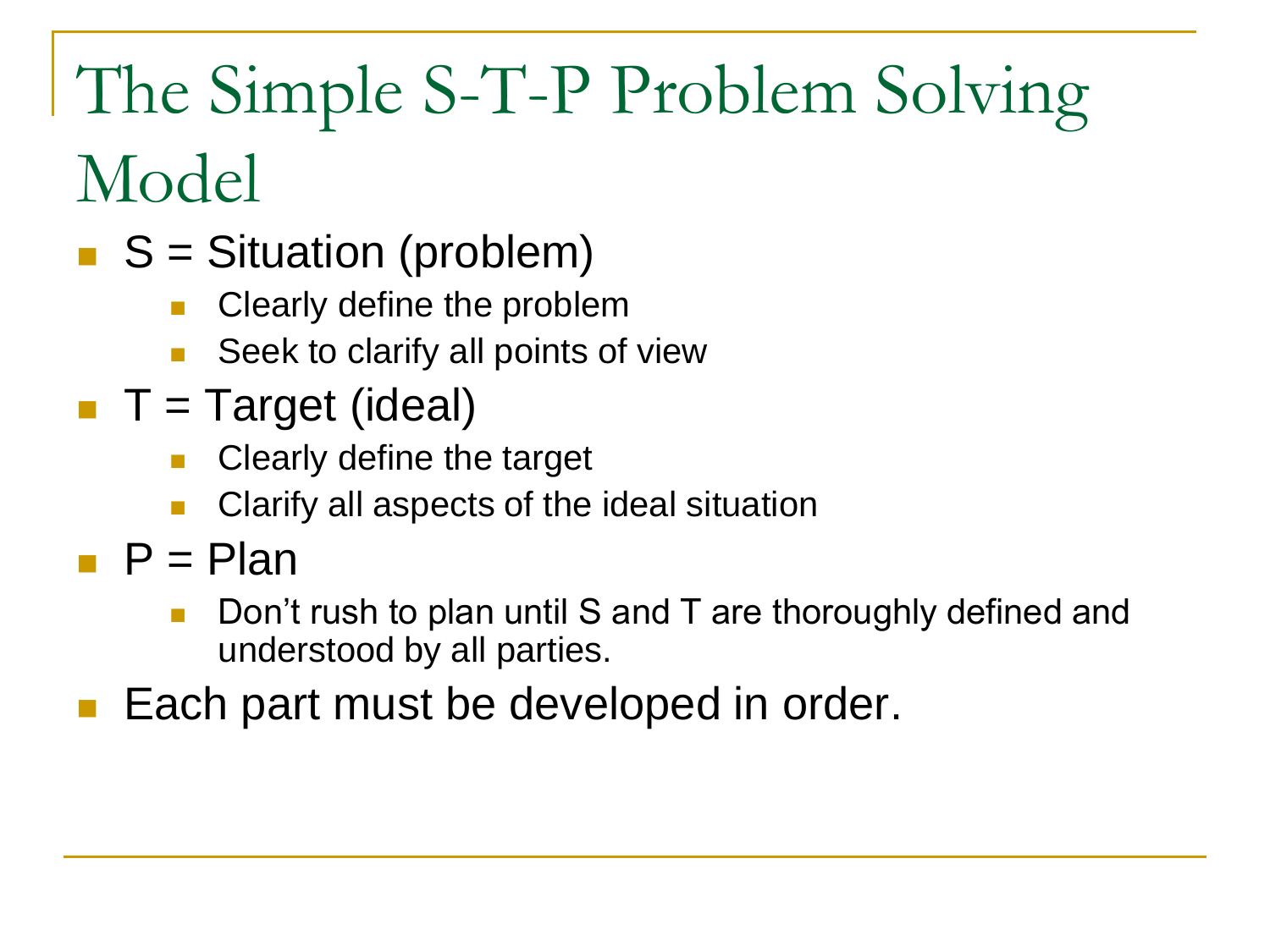#### Procedural Drift

- Caused by a lack of buy-in or lack of feedback
- Critical to get buy-in from staff and encourage everyone to take "ownership" of procedures
- Critical to set up a monitoring system and keep it going
- Important to assign responsibility for collecting information and providing feedback